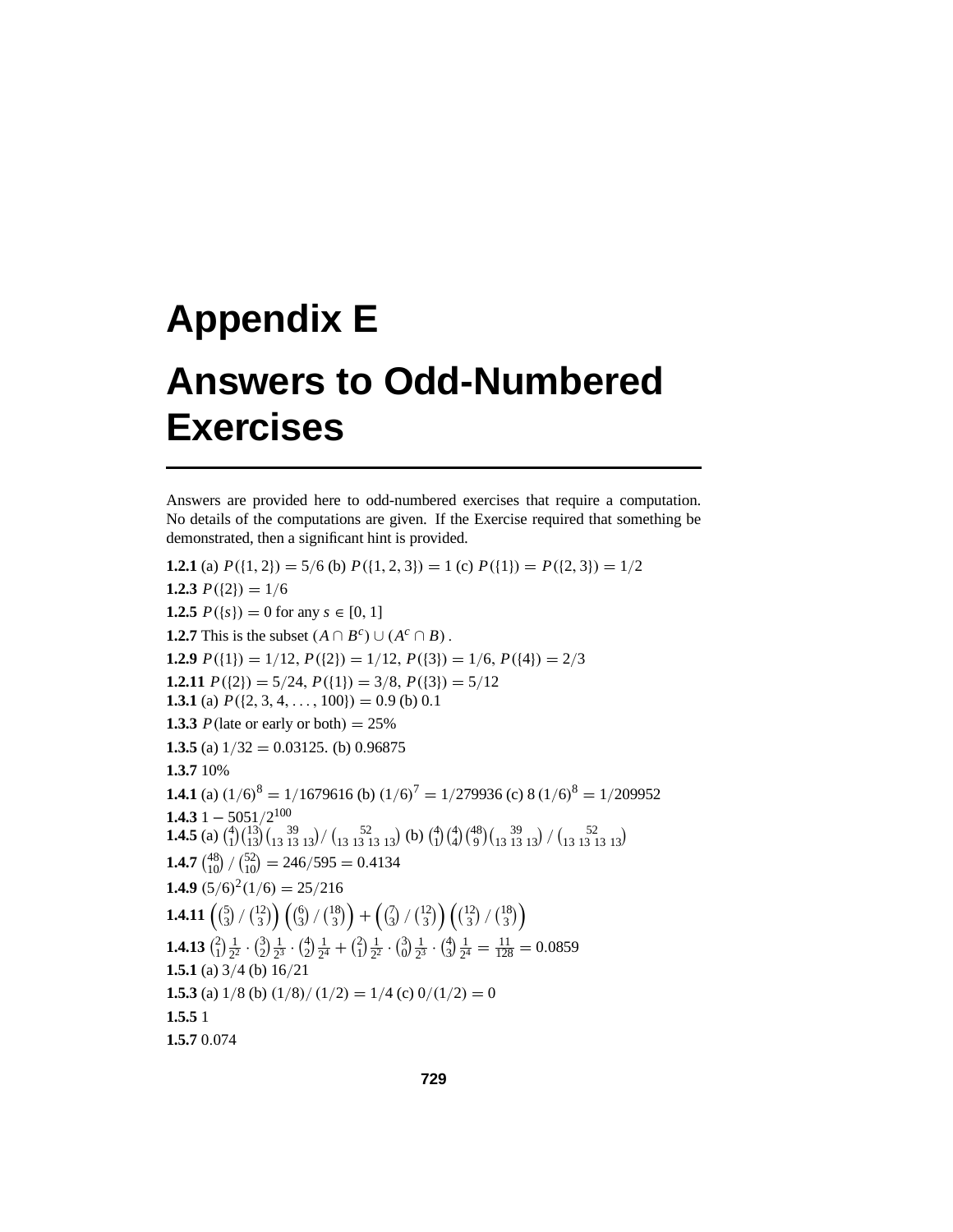**1.5.9** (a) No (b) Yes (c) Yes (d) Yes (e) No **1.5.11** (a) 0.1667 (b) 0.3125

**1.6.1** 1/3

**1.6.3**  $\{A_n\}$   $\geq A = \{1, 2, 3, ...\} = S$ 

**1.6.5** 1

**1.6.7** Suppose there is no *n* such that  $P([0, n]) > 0.9$  and then note this implies  $1 = P([0, \infty)) = \lim_{n \to \infty} P([0, n]) \leq 0.9.$ 

**1.6.9** Yes

**2.1.1** (a) 1 (b) Does not exist (c) Does not exist (d) 1

**2.1.3** (a)  $X(s) = s$  and  $Y(s) = s^2$  for all  $s \in S$ . (b) For this example,  $Z(1) =$ 2,  $Z(2) = 18$ ,  $Z(3) = 84$ ,  $Z(4) = 260$ ,  $Z(5) = 630$ . **2.1.5** Yes, for *<sup>A</sup>* <sup>∩</sup> *<sup>B</sup>*.

**2.1.7** (a)  $W(1) = 1$  (b)  $W(2) = 0$  (c)  $W(3) = 0$  (d)  $W \ge Z$  is not true.

**2.1.9** (a)  $Y(1) = 1$  (b)  $Y(2) = 4$  (c)  $Y(4) = 0$ 

**2.2.1**  $P(X = 0) = P(X = 2) = 1/4, P(X = 1) = 1/2, P(X = x) = 0$  for  $x \neq 0, 1, 2$ 

**2.2.3** (a)  $P(Y = y) = 0$  for  $y \neq 2, 3, 4, 5, 6, 7, 8, 9, 10, 11, 12, P(Y = 2) =$  $1/36$ ,  $P(Y = 3) = 2/36$ ,  $P(Y = 4) = 3/36$ ,  $P(Y = 5) = 4/36$ ,  $P(Y = 6) =$ 5/36,  $P(Y = 7) = 6/36$ ,  $P(Y = 8) = 5/36$ ,  $P(Y = 9) = 4/36$ ,  $P(Y = 10) =$  $3/36$ ,  $P(Y = 11) = 2/36$ ,  $P(Y = 12) = 1/36$  (b)  $P(Y \in B) = (1/36)I_B(2) +$  $(2/36)I_B(3)+(3/36)I_B(4)+(4/36)I_B(5)+(5/36)I_B(6)+(6/36)I_B(7)+(5/36)I_B(8)+$  $(4/36)I_B(9) + (3/36)I_B(10) + (2/36)I_B(11) + (1/36)I_B(12)$ 

**2.2.5** (a)  $P(X = 1) = 0.3$ ,  $P(X = 2) = 0.2$ ,  $P(X = 3) = 0.5$ , and  $P(X = x) = 0$ for all  $x \notin \{1, 2, 3\}$  (b)  $P(Y = 1) = 0.3$ ,  $P(Y = 2) = 0.2$ ,  $P(Y = 3) = 0.5$ , and  $P(Y = y) = 0$  for all  $y \notin \{1, 2, 3\}$  (c)  $P(W = 2) = 0.09$ ,  $P(W = 3) = 0.12$ ,  $P(W = 4) = 0.34$ ,  $P(W = 5) = 0.2$ ,  $P(W = 6) = 0.25$ , and  $P(W = w) = 0$  for all other choices of w.

**2.2.7**  $P(X = 25) = 0.45$ ,  $P(X = 30) = 0.55$ , and  $P(X = x) = 0$  otherwise **2.3.1**  $p_Y(2) = 1/36$ ,  $p_Y(3) = 2/36$ ,  $p_Y(4) = 3/36$ ,  $p_Y(5) = 4/36$ ,  $p_Y(6) = 5/36$ ,  $p_Y(7) = 6/36$ ,  $p_Y(8) = 5/36$ ,  $p_Y(9) = 4/36$ ,  $p_Y(10) = 3/36$ ,  $p_Y(11) = 2/36$ ,  $p_Y(12) = 1/36$ , and  $p_Y(y) = 0$  otherwise **2.3.3**  $p_Z(1) = p_Z(5) = 1/4$ ,  $p_Z(0) = 1/2$ , and  $p_Z(z) = 0$  otherwise **2.3.5**  $p_W(1) = 1/36$ ,  $p_W(2) = 2/36$ ,  $p_W(3) = 2/36$ ,  $p_W(4) = 3/36$ ,  $p_W(5) = 2/36$ 2/36,  $p_W(6) = 4/36$ ,  $p_W(8) = 2/36$ ,  $p_W(9) = 1/36$ ,  $p_W(10) = 2/36$ ,  $p_W(12) =$ 4/36,  $p_W(15) = 2/36$ ,  $p_W(16) = 1/36$ ,  $p_W(18) = 2/36$ ,  $p_W(20) = 2/36$ ,  $p_W(24) =$  $2/36$ ,  $p_W(25) = 1/36$ ,  $p_W(30) = 2/36$ , and  $p_W(36) = 1/36$ , with  $p_W(w) = 0$ otherwise **2.3.7**  $\theta = 11/12$ **2.3.9** 53/512 **2.3.11**  $\theta^{10}$ **2.3.15** (a)  $\binom{10}{3}$   $(0.35)^3$   $(0.65)^7$  (b)  $(0.35)$   $(0.65)^9$  (c)  $\binom{9}{1}$   $(0.35)^2$   $(0.65)^8$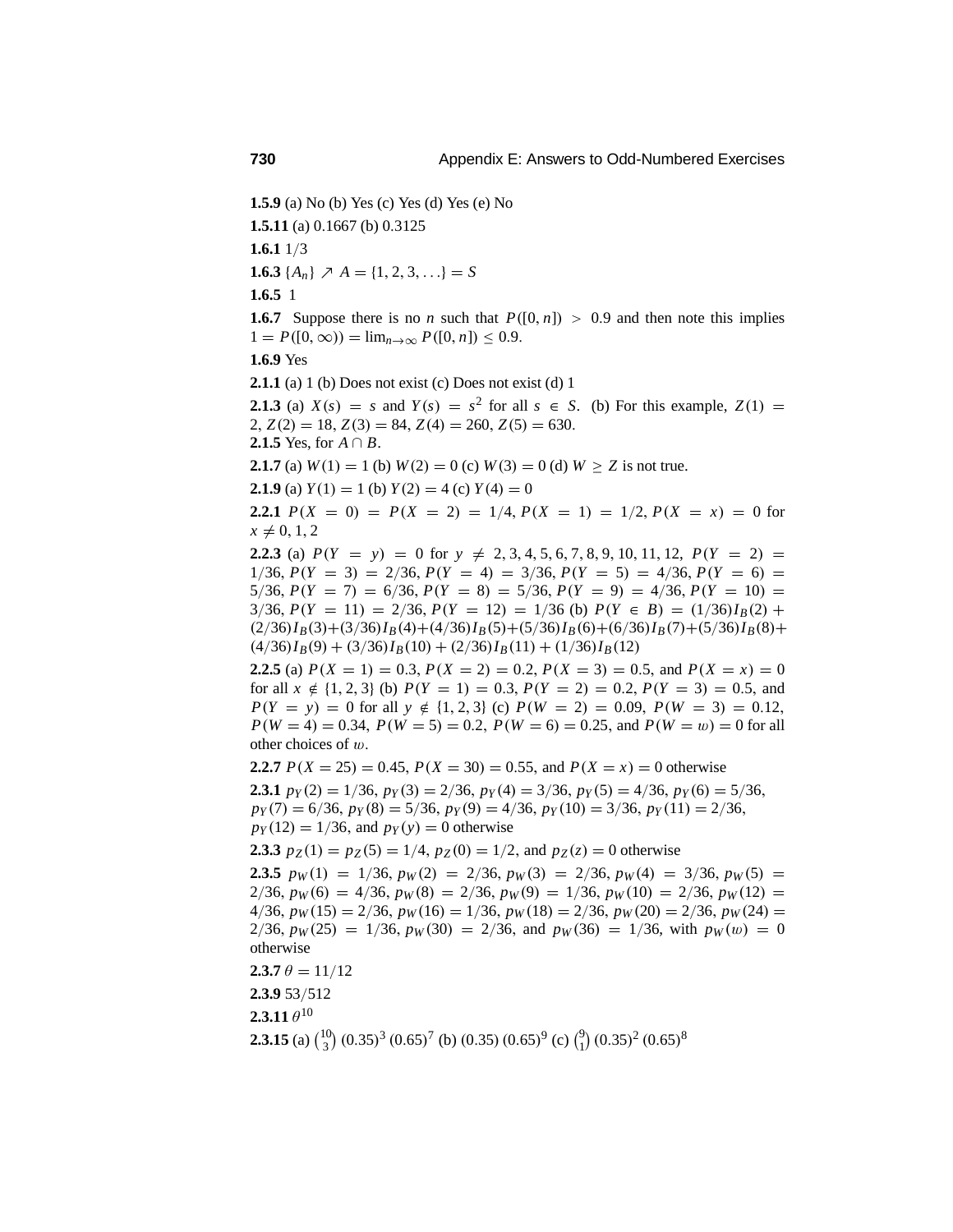**2.3.17** (a) Hypergeometric(9, 4, 2) (b) Hypergeometric(9, 5, 2) **2.3.19**  $P(X = 5) \approx ((100/1000)^5 / 5!) \exp \{-100/1000\}$ **2.4.1** (a) 0 (b) 0 (c) 0 (d)  $2/3$  (e)  $2/3$  (f) 1 (g) = 1 **2.4.3** (a)  $e^{-20}$  (b) 1 (c)  $e^{-12}$  (d)  $e^{-25}$ **2.4.5** No **2.4.7**  $c = 3/M^3$ **2.4.9**  $\int_1^2 f(x) dx > \int_1^2 g(x) dx$ **2.4.11** Yes **2.4.13**  $P(Y < 3) = \int_{-\infty}^{3} (2\pi)^{-1/2} \exp(-(y-1)^2/2) dy = \int_{-\infty}^{2} (2\pi)^{-1/2} \exp(-u^2/2) dx$  $du = P(X < 2)$ **2.5.1** Properties (a) and (b) follow by inspection. Properties (c) and (d) follow since  $F_X(x) = 0$  for  $x < 1$ , and  $F_X(x) = 1$  for  $x > 6$ . **2.5.3** (a) No (b) Yes (c) Yes (d) No (e) Yes (f) Yes (g) No **2.5.5** Hence: (a) 0.933 (b) 0.00135 (c)  $1.90 \times 10^{-8}$ **2.5.7** (a)  $1/9$  (b)  $3/16$  (c)  $12/25$  (d) 0 (e) 1 (f) 0 (g) 1 (h) 0 **2.5.9** (b) No **2.5.11** (b) Yes **2.5.13** (b) The function *F* is nondecreasing,  $\lim_{x\to-\infty} F(x) = 0$  and  $\lim_{x\to\infty} F(x) = 0$ 1. (c)  $P(X > 4/5) = 0$ ,  $P(-1 < X < 1/2)3/4$ ,  $P(X = 2/5)$ ,  $P(X = 4/5) = 1/4$ **2.5.15** (a)  $P(Z > 4/5) = 2e^{-4/5}/3$  (b)  $P(-1 < Z < 1/2) = 11/12 - 2e^{-1/2}/3$  (c)  $P(Z = 2/5) = 5/36$  (d)  $P(Z = 4/5) = 1/12$  (e)  $P(Z = 0) = 1/9$  (f)  $P(Z = 1/2) =$  $11/12 - 2e^{-1/2}/3$ **2.6.1**  $f_Y(y)$  equals  $1/(R - L)c$  for  $L \leq (y - d)/c \leq R$  and otherwise equals 0 **2.6.3**  $f_Y(y) = e^{-\left[y-d-c\mu\right]^2/2c^2\sigma^2}/c\sigma\sqrt{2\pi}$ **2.6.5** *f<sub>Y</sub>*(*y*) equals  $(\lambda/3)y^{-2/3}e^{-\lambda y^{1/3}}$  for  $y > 0$  and otherwise equals 0. **2.6.7**  $f_Y(y) = 1/6y^{1/2}$  for  $0 < y < 9$ **2.6.9** (a)  $f_Y(y) = y/8$  (b)  $f_Z(z) = z^3/4$ **2.6.11**  $f_Y(y) = y^{-1/2} \sin(y^{1/2})/4$  for  $y > 1$  and 0 otherwise **2.6.13**  $f_Y(y) = (2\pi)^{-1/2} (3|y|^{2/3})^{-1} \exp(-|y|^{2/3}/2)$ **2.7.1**  $F_{X,Y}(x, y) =$  $\sqrt{ }$  $\mathbf{I}$  $\mathbf{I}$ 0 min[x,  $(y+2)/4$ ] < 0 1/3  $0 \le \min\{x, (y+2)/4\} < 1$ 1 min[*x*,  $(y + 2)/4$ ]  $\geq 1$ **2.7.3** (a)  $p_X(2) = p_X(3) = p_X(-3) = p_X(-2) = p_X(17) = 1/5$ , with  $p_X(x) = 0$ otherwise (b)  $p_Y(3) = p_Y(2) = p_Y(-2) = p_Y(-3) = p_Y(19) = 1/5$ , with  $p_Y(y) =$ 0 otherwise (c)  $P(Y > X) = 3/5$  (d)  $P(Y = X) = 0$  (e)  $P(XY < 0) = 0$ 

**2.7.5** {*X* ≤ *x*, *Y* ≤ *y*} ⊆ {*X* ≤ *x*} and {*X* ≤ *x*, *Y* ≤ *y*} ⊆ {*Y* ≤ *y*} **2.7.7** (a)  $f_X(x) = c(1 - \cos(2x))/x$  for  $0 < x < 1$  and 0 otherwise (b)  $f_Y(y) =$  $c(1 - \cos(y))/y$  for  $0 < y < 2$  and 0 otherwise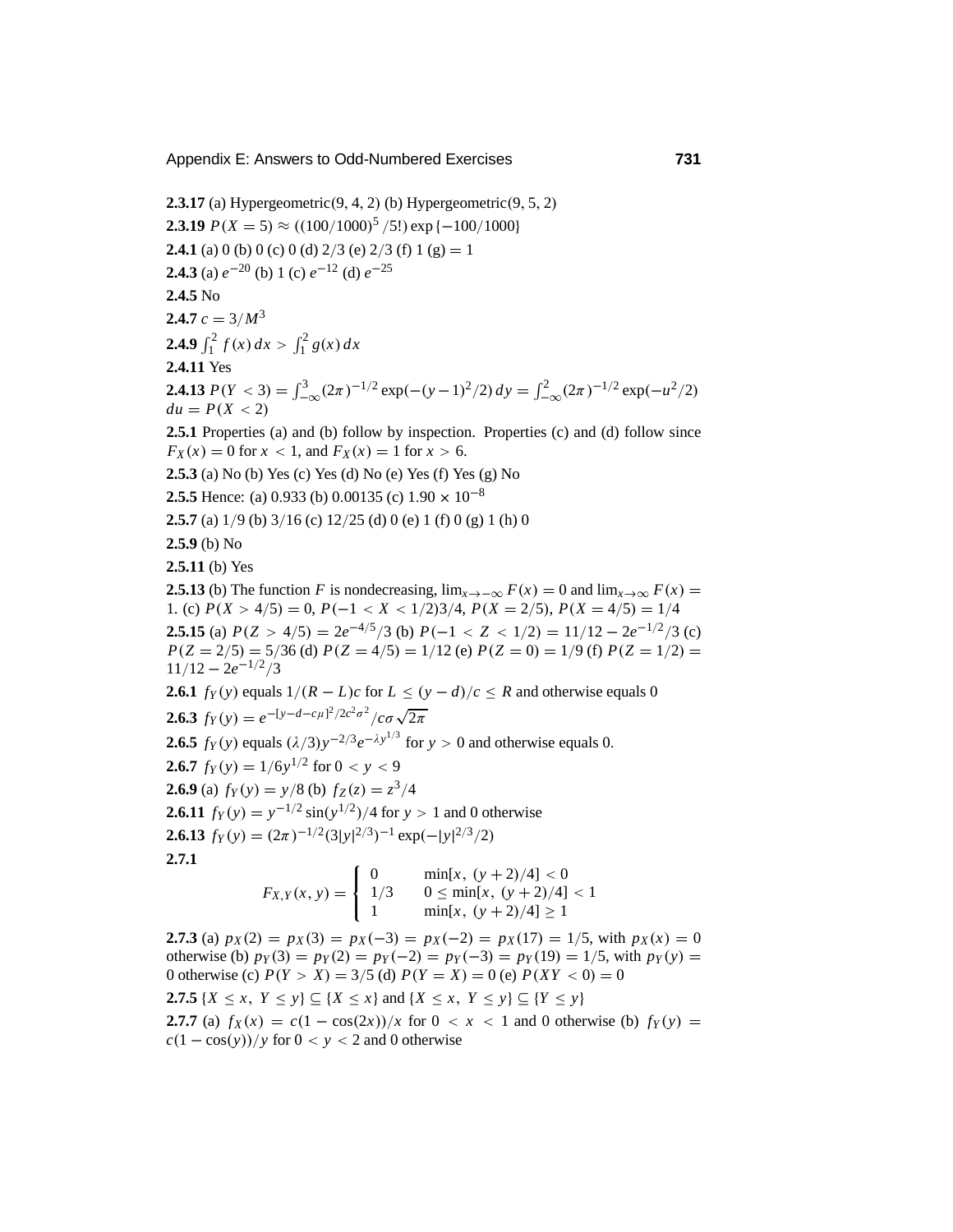**2.7.9** (a)  $f_X(x) = (4 + 3x^2 - 2x^3)/8$  for  $x \in (0, 2)$  and 0 otherwise (b)  $f_Y(y) =$  $(y^3 + 3y^2)/12$  for  $y \in (0, 2)$  and 0 otherwise (c)  $P(Y < 1) = 5/48$ 

**2.8.1** (a)  $p_X(-2) = 1/4$ ,  $p_X(9) = 1/4$ ,  $p_X(13) = 1/2$ , otherwise,  $p_X(x) = 0$  (b)  $p_Y(3) = 2/3$ ,  $p_Y(5) = 1/3$ ; otherwise,  $p_Y(y) = 0$  (c) Yes

**2.8.3** (a)  $f_X(x) = (18x/49) + (40/49)$  for  $0 \le x \le 1$  and  $f_X(x) = 0$  otherwise (b) *fy* (*y*) =  $(48y^2 + 6y + 30)/49$  for  $0 \le y \le 1$  and  $f_Y(y) = 0$  otherwise (c) No

**2.8.5** (a)  $P(Y = 4 | X = 9) = 1/6$  (b)  $P(Y = -2 | X = 9) = 1/2$  (c)  $P(Y = 0 | X = 9)$  $(-4) = 0$  (d)  $P(Y = -2 | X = 5) = 1$  (e)  $P(X = 5 | Y = -2) = 1/3$ 

**2.8.7** (a)  $f_X(x) = x^2 + 2/3$ ,  $f_Y(y) = 4y^5 + 2y/3$  for  $0 \le x \le 1$  and  $0 \le y \le 1$ ,  $f_{Y|X}(y|x) = (2x^2y + 4y^5)/(x^2 + 2/3)$  (otherwise,  $f_{Y|X}(y|x) = 0$ ), thus, *X* and *Y* are not independent. (b)  $f_X(x) = C(x^5/6 + x/2), f_Y(y) = C(y^5/6 + y/2)$  for  $0 \le x \le 1$  and  $0 \le y \le 1$ ,  $f_{Y|X}(y|x) = (xy + x^5y^5)/(x^5/6 + x/2)$  (otherwise,  $f_{Y|X}(y|x) = 0$ ) *X* and *Y* are not independent. (c)  $f_X(x) = C(50,000x^5/3 +$ 50*x*),  $f_Y(y) = C(2048y^5/3 + 8y)$  for  $0 \le x \le 4$  and  $0 \le y \le 10$ ,  $f_{Y|X}(y|x) =$  $(xy + x^5y^5) / (50,000x^5/3 + 50x)$  (otherwise,  $f_{Y|X}(y|x) = 0$ ), thus, *X* and *Y* are not independent. (d)  $f_X(x) = C(50,000x^5/3)$  and  $f_Y(y) = C(2048y^5/3)$  for  $0 \le x \le 4$ and  $0 \le y \le 10$ ,  $f_{Y|X}(y|x) = 3y^5 / 50000$  (otherwise,  $f_{Y|X}(y|x) = 0$ ), *X* and *Y* are independent.

**2.8.9**  $P(X = 1, Y = 1) = P(X = 1, Y = 2) = P(X = 2, Y = 1) = P(X = 3, Y = 1)$  $3) = 1/4$ 

**2.8.11** If  $X = C$  is constant, then  $P(X \in B_1) = I_{B_1}(C)$  and  $P(X \in B_1, Y \in B_2) =$ *IB*<sub>1</sub> (*C*)  $P(Y ∈ B_2)$ .

**2.8.13** (a)

| $p_{Y X}(y x)$ | $v=1$ | $v=2$ | $v = 4$ | $v = 7$ | Others |
|----------------|-------|-------|---------|---------|--------|
| $x=3$          |       |       |         |         |        |
| $x = 5$        |       |       |         |         |        |

(b)

| $p_{X Y}(x y)$ | $x=3$ | $x=5$ | Others |
|----------------|-------|-------|--------|
| $\nu = 1$      | 1/2   | 1/2   |        |
| $y = 2$        | 1/2   | 1/2   |        |
| $v = 4$        | 1/2   | 1/2   |        |
| $v=7$          | 1/2   | 172   |        |

(c) *X* and *Y* are independent.

**2.8.15**  $f_{Y|X}(y|x) = 2(x^2 + y)/(4 + 3x^2 - 2x^3)$  for  $x < y < 2$ , and 0 otherwise (b)  $f_{X|Y}(x|y) = 3(x^2 + y)/(y^3 + 3y^2)$  for  $0 < x < y$  and 0 otherwise (c) Not independent **2.9.1**  $\frac{\partial h_1}{\partial u_1} = -\cos(2\pi u_2)/u_1\sqrt{2\log(1/u_1)}, \frac{\partial h_1}{\partial u_2} = -2\sqrt{2}\pi \sin(2\pi u_2)\sqrt{2\log(1/u_1)},$  $\frac{\partial h_2}{\partial u_1}$  = −sin(2π*u*<sub>2</sub>) / *u*<sub>1</sub> $\sqrt{2 \log(1/u_1)}$ ,  $\frac{\partial h_2}{\partial u_2}$  = −2 $\sqrt{2π}$  cos(2π*u*<sub>2</sub>) ×  $\sqrt{2 \log(1/u_1)}$ **2.9.3** (b)  $h(x, y) = (x^2 + y^2, x^2 - y^2)$  (c)  $h^{-1}(z, w) = (\sqrt{(z+w)/2}, \sqrt{(z-w)/2}),$ at least for  $z + w \ge 0$  and  $z - w \ge 0$  (d)  $f_{Z,W}(z, w) = e^{-\sqrt{(z+w)/2}}/2\sqrt{z^2 - w^2}$  for  $\sqrt{(z+w)/2}$  ≥ 0 and  $1 \le \sqrt{(z-w)/2} \le 4$ , i.e., for  $z \ge 4$  and max( $-z$ ,  $z - 64$ ) ≤  $w \leq z - 4$ , and 0 otherwise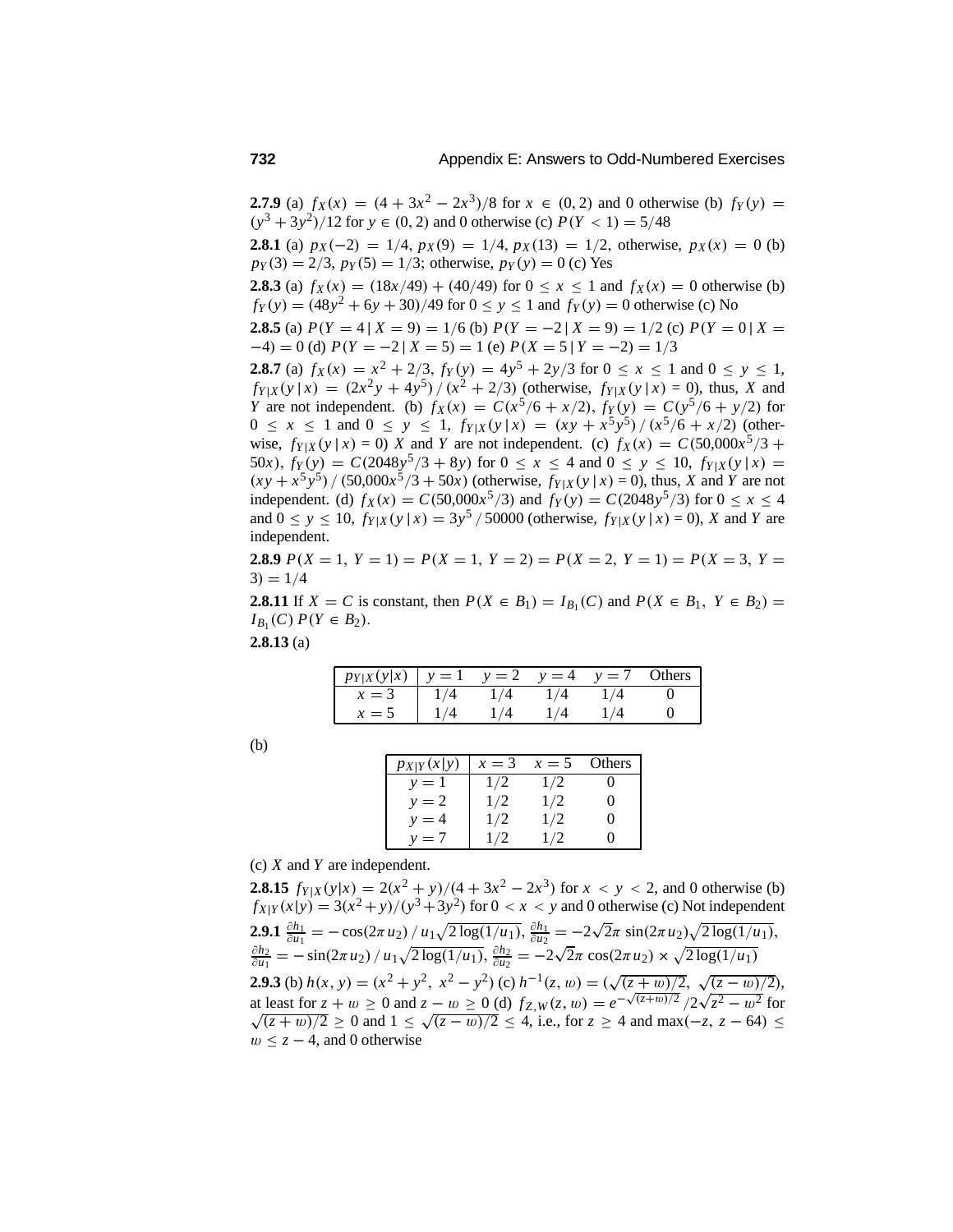**2.9.5** (b)  $h(x, y) = (y^4, x^4)$  (c)  $h^{-1}(z, w) = (w^{1/4}, z^{1/4})$  (d)  $f_{Z,W}(z, w) = e^{-w^{1/4}}$ for  $w^{1/4} \ge 0$  and  $1 \le z^{1/4} \le 4$ , i.e., for  $w \ge 0$  and  $1 \le z \le 256$ , and 0 otherwise **2.9.7**  $p_Z(2) = 1/18$ ,  $p_Z(4) = 1/12$ ,  $p_Z(5) = 1/18$ ,  $p_Z(7) = 1/24$ ,  $p_Z(8) = 1/72$ ,  $p_Z(9) = 1/4$ ,  $p_Z(11) = 3/8$ ,  $p_Z(12) = 1/8$ ,  $p_Z(z) = 0$  otherwise **2.9.9** (a)

| $\omega$          |     | $(-7.19)$ | $(-3,11)$ | $(-2,14)$ | (0,6) | otherwise |
|-------------------|-----|-----------|-----------|-----------|-------|-----------|
| $P(Z = z, W = w)$ | 1/5 |           |           |           |       |           |

(b)  $p_Z(z) = 1/5$  for  $z = -8, -7, -3, -2, 0$ , and otherwise  $p_Z(z) = 0$ . (c)  $p_W(w) =$  $1/5$  for  $w = 6, 11, 14, 16, 19$ , and otherwise  $p_W(w) = 0$ **2.10.1**  $Z = -7$  if  $U \le 1/2$ ,  $Z = -2$  if  $1/2 < U \le 5/6$ , and  $Z = 5$  if  $U > 5/6$ **2.10.3** *Y* ∼ Exponential(3) **2.10.5**  $c_1 = \pm 3\sqrt{2}$  and  $c_2 = 5$ **2.10.7** (a) For  $x < 1$ ,  $F_X(x) = 0$ , for  $1 \le x < 2$ ,  $F_X(x) = 1/3$ , for  $2 \le x < 4$ ,  $F_X(x) = 1/2$ , for  $x \ge 4$ ,  $F_X(x) = 1$ . (b) The range of t must be restricted on (0, 1) because  $F_X^{-1}(0) = -\infty$ .  $F_X^{-1}(t) = 1$  for  $t \in (0, 1/3]$ ,  $F_X^{-1}(t) = 2$  for  $t \in (1/3, 1/2]$ , and  $F_X^{-1}(t) = 4$  for  $t \in (1/2, 1]$ . (c) For  $y < 1$ ,  $F_Y(y) = 0$ , for  $1 \le y < 2$ ,  $F_Y(y) = 1/3$ , for  $2 \le y < 4$ ,  $F_Y(y) = 1/2$ , for  $y \ge 4$ ,  $F_Y(y) = 1$ . **2.10.9**  $Y = F_Z^{-1}(U) = U^{1/4}$ **3.1.1** (a)  $E(X) = 8/7$  (b)  $E(X) = 1$  (c)  $E(X) = 8$ **3.1.3** (a)  $E(X) = -173/12$  (b)  $E(Y) = 11$  (c)  $E(X^2) = 19$  (d)  $E(Y^2) = 370/3$  (e)  $E(X^2 + Y^2) = 427/3$  (f)  $E(XY - 4Y) = -113/2$ **3.1.5**  $E(8X - Y + 12) = 8((1 - p)/p) - \lambda + 12$ **3.1.7**  $E(XY) = 30$ **3.1.9**  $E(X) = 6$ **3.1.11** (a)  $E(Z) = 7$  (b)  $E(W) = 49/4$ **3.1.13**  $E(Y) = 7/4$ **3.2.1** (a)  $C = 1/4$ ,  $E(X) = 7$  (b)  $C = 1/16$ ,  $E(X) = 169/24$  (c)  $C = 5/3093$ ,  $E(X) = -8645/2062$ **3.2.3** (a)  $E(X) = 17/24$  (b)  $E(Y) = 17/8$  (c)  $E(X^2) = 11/20$  (d)  $E(Y^2) = 99/20$  (e)  $E(Y^4) = 216/7$  (f)  $E(X^2Y^3) = 27/4$ **3.2.5**  $E(-5X - 6Y) = -76/3$ **3.2.7**  $E(Y + Z) = 17/72$ **3.2.9** Let  $\mu_k = E(X^k)$ , then  $\mu_1 = 39/25$ ,  $\mu_2 = 64/25$ ,  $\mu_3 = 152/35$ **3.2.11** 334 **3.2.13**  $E(Y) = 214.1$ **3.2.15** Yes **3.3.1** (a) Cov(*X*, *Y*) = 2/3 (b) Var(*X*) = 2, Var(*Y*) = 32/9 (c) Corr(*X*, *Y*) = 1/4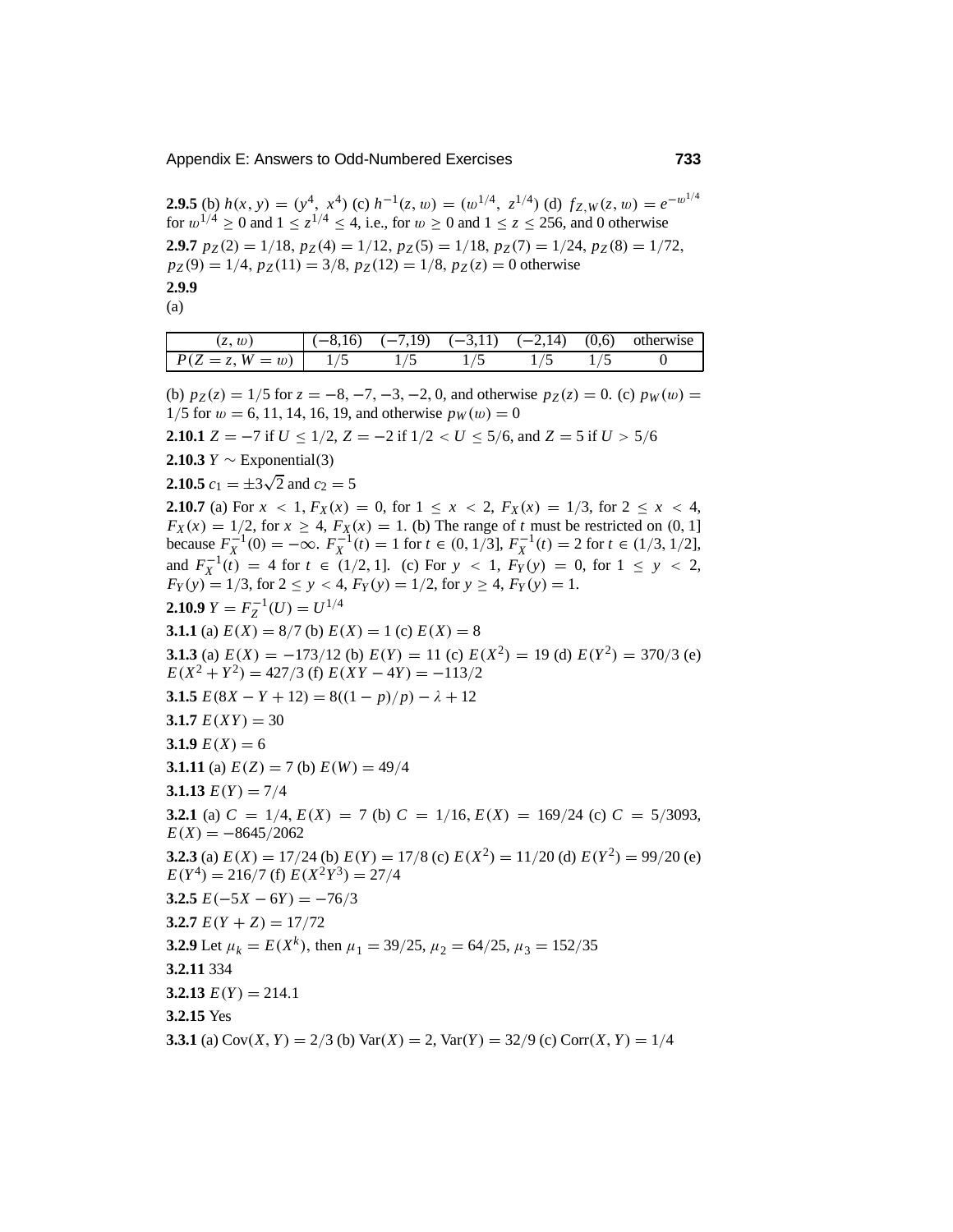**3.3.3** Corr $(X, Y) = -0.18292$ **3.3.5**  $E(XY) = E(X)E(Y)$ **3.3.7** (a) Cov $(X, Z) = 1/9$  (b) Corr $(X, Z) = 1/\sqrt{46}$ **3.3.9**  $E(X(X-1)) = E(X^2) - E(X)$ , when  $X \sim \text{Binomial}(n, \theta)$ ,  $E(X(X-1)) =$  $n (n-1) \theta^2$ **3.3.11**  $E(X) = E(Y) = \frac{7}{2}$ ,  $E(XY) = \frac{49}{4}$ ,  $Cov(X, Y) = 0$ **3.3.13**  $Cov(Z, W) = 0$ ,  $Corr(Z, W) = 0$ **3.3.15**  $Cov(X, Y) = 35/24$ **3.4.1** (a)  $r_Z(t) = t/(2-t)$ ,  $r'_Z(t) = 2/(2-t)^2$ ,  $r''_Z(t) = -4/(t-2)^3$  (b)  $E(Z) = 2$ , Var(Z) = 2,  $m_Z(t) = e^t/(2-e^t)$ ,  $m'_Z(t) = 2e^t/(2-e^t)^2$ ,  $m''_Z(t) = 2e^t(2+e^t)/(2-e^t)$ **3.4.3**  $m_Y(s) = e^{\lambda(e^s-1)}$ ,  $m'_Y(s) = \lambda e^s e^{\lambda(e^s-1)}$ , so  $m'_Y(s) = \lambda$ ,  $m''_Y(s) = (\lambda e^s + \lambda e^s)$  $\lambda^2 e^{2s}$ ) $e^{\lambda(e^s-1)}$ , so  $m''_Y(s) = \lambda^2 + \lambda^2$ , Var(*Y*) =  $\lambda + \lambda^2 - (\lambda)^2 = \lambda$ **3.4.5**  $m_Y(s) = e^{4s} m_X(3s)$ **3.4.7**  $m_Y'''(s) = e^{\lambda(e^s-1)}e^s\lambda(1+3e^s\lambda+e^{2s}\lambda^2), E(Y^3) = m_Y'''(0) = \lambda(1+3\lambda+\lambda^2)$ **3.5.1** (a)  $E(X | Y = 3) = 5/2$  (b)  $E(Y | X = 3) = 22/3$  (c)  $E(X | Y = 2) =$ 5/2,  $E(X | Y = 17) = 3$  (d)  $E(Y | X = 2) = 5/2$ ,  $E(Y | X = 3) = 22/3$ **3.5.3** (a)  $E(Y | X = 6) = 25/4$  (b)  $E(Y | X = -4) = 36/7$  (c)  $E(Y | X) = 25/4$ whenever  $X = 6$ , and  $E(Y | X) = 36/7$  whenever  $X = -4$ . **3.5.7**  $E(Z|W = 4) = 14/3$  (b)  $E(W|Z = 4) = 10/3$ **3.5.9** (a)  $E(X|Y=0) = 1$  (b)  $E(X|Y=1) = 2$  (c)  $E(Y|X=0) = 0$  (d)  $E(Y|X=0)$ 1) =  $1/3$  (e)  $E(Y|X = 2) = 2/3$  (f)  $E(Y|X = 3) = 1$  (g)  $E(Y|X) = X/3$ **3.5.11** (a)  $E(X) = 27/19$  (b)  $E(Y) = 52/95$  (c)  $E(X|Y) = 3(2 + y^3)/4 + 3y^3$  (d)  $E(Y|X) = (x^2/2 + 1/5)/x^2 + 1/4$  (e)  $E[E(Y|X)] = \int_0^2 \frac{3(2+y^3)}{4+3y^3} \cdot \frac{4}{19}(4+3y^3) dy = \frac{27}{19}$ (f)  $E[E(Y|X)] = \int_0^1 \frac{x^2/2 + 1/5}{x^2 + 1/4} \cdot \frac{6}{19}(x^2 + \frac{1}{4}) dx = \frac{52}{95}$ **3.6.1** 3/7 **3.6.3** (a)  $1/9$  (b)  $1/2$  (c) 2 (d) The upper bound in part (b) is smaller and thus more useful than that in part (c). **3.6.5** 1/4 **3.6.7** (a) 10,000 (b) 12,100 **3.6.9** (a) 1 (b) 1/4 **3.6.11** (a)  $E(Z) = 8/5$  (b) 32/75 **3.6.13** 7/16 **3.7.1**  $E(X_1) = 3$ ,  $E(X_2) = 0$ ,  $E(Y) = 3/5$ **3.7.3**  $P(X \le t) = 0$  for  $t \le 0$ , while  $P(X > t) = 1$  for  $0 \le t \le C$  and  $P(X > t) = 0$ for  $t > C$ **3.7.5**  $E(X) = 2$ **3.7.7**  $E(W) = 1/5$ **3.7.9**  $E(W) = 21/2$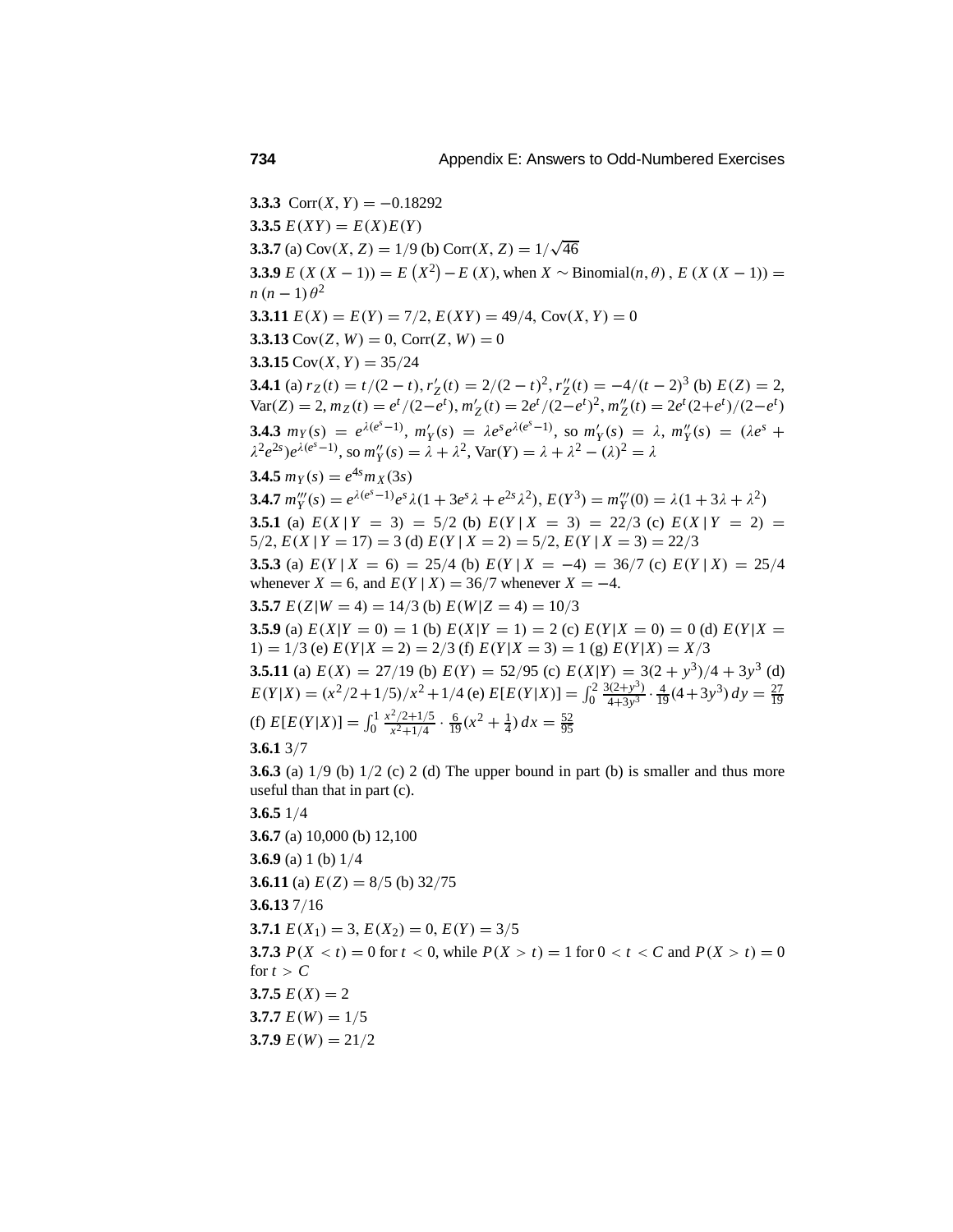**4.1.1**  $P(Y_3 = 1) = 1/64$ ,  $P(Y_3 = 3) = 1/64$ ,  $P(Y_3 = 2^{1/3}) = 3/16$ ,  $P(Y_3 = 3^{1/3}) = 3/16$  $3/16$ ,  $P(Y_3 = 4^{1/3}) = 3/32$ ,  $P(Y_3 = 9^{1/3}) = 3/32$ ,  $P(Y_3 = 12^{1/3}) = 3/64$ ,  $P(Y_3 = 12^{1/3}) = 3/64$  $18^{1/3}$ ) = 3/64,  $P(Y_3 = 6^{1/3}) = 3/16$ **4.1.3** If *Z* is the sample mean, then  $P(Z = 0) = p^2$ ,  $P(Z = 0.5) = 2p(1 - p)$ , and  $P(Z=1) = (1-p)^2$ .

**4.1.5** For 1 ≤ *j* ≤ 6, *P*(max = *j*) =  $(j/6)^{20} - ((j-1)/6)^{20}$ . **4.1.7** If  $W = XY$ , then

$$
P(W = w) = \begin{cases} 1/36 & \text{if } w = 1, 9, 16, 25, 36, \\ 1/18 & \text{if } w = 2, 3, 5, 8, 10, 15, 18, 20, 24, 30, \\ 1/12 & \text{if } w = 4, \\ 1/9 & \text{if } w = 6, 12, \\ 0 & \text{otherwise.} \end{cases}
$$

**4.1.9**  $p_Y(y) = 1/2$  for  $y = 1, 2$ ; otherwise,  $p_Y(y) = 0$ **4.2.1** Note that  $Z_n = Z$  unless  $7 \le U \le 7 + 1/n^2$ . Hence, for any  $\epsilon > 0$ ,  $P(|Z_n - Z| \ge$  $\epsilon$ )  $\leq P(7 \leq U < 7 + 1/n^2) = 1/5n^2 \to 0$  as  $n \to \infty$ . **4.2.3**  $P(W_1 + \cdots + W_n < n/2) = 1 - P(W_1 + \cdots + W_n \geq n/2) \geq 1 - P(\frac{1}{n}(W_1 + \cdots + W_n \geq n/2))$  $\cdots + W_n$ ) –  $\frac{1}{3}$ | ≥ 1/6) **4.2.5**  $P(X_1 + \cdots + X_n > 9n) \leq P(|(X_1 + \cdots + X_n)/n - 8| \geq 1)$ **4.2.7** For all  $\epsilon > 0$  and  $n > -2 \ln \epsilon$ ,  $P(|X_n - Y| \ge \epsilon) = P(e^{-H_n} \ge \epsilon) = P(H_n \le \epsilon)$  $-\ln \epsilon$ )  $\leq P(|H_n - n/2| \geq |n/2 + \ln \epsilon|) n \to \infty$ . **4.2.9** By definition,  $H_n - 1 \le F_n \le H_n$  and  $P(|X_n - Y_n - Z| \ge \epsilon) = P(|H_n -$ *F<sub>n</sub>*|/(*H<sub>n</sub>* + 1) ≥  $\epsilon$ ) ≤ *P*(1/(*H<sub>n</sub>* + 1) ≥  $\epsilon$ ) = *P*(*H<sub>n</sub>* ≤ (1/ $\epsilon$ ) − 1) = *P*(*H<sub>n</sub>* − *n*/2 ≤  $(1/\epsilon) - 1 - n/2 \le P(|H_n - n/2| \ge |1 + n/2 - 1/\epsilon|).$ **4.2.11**  $r = 9/2$ **4.3.1** Note that  $Z_n = Z$  unless  $7 \le U \le 7 + 1/n^2$ . Also, if  $U > 7$ , then  $Z_n = Z$ whenever  $1/n^2$  < 7 − *U*, i.e.,  $n > \frac{1}{\sqrt{7 - U}}$ . Hence,  $P(Z_n \to Z) \ge P(U \neq 7)$ . **4.3.3** { $(W_1 + \cdots + W_n)/n$  → 1/3} ⊂ {∃*n*;  $(W_1 + \cdots + W_n)/n$  < 1/2} = {∃*n*;  $W_1$  +  $\cdots + W_n < n/2$ **4.3.5**  $P(X_n \to X \text{ and } Y_n \to Y) = 1 - P(X_n \nrightarrow X \text{ or } Y_n \nrightarrow Y) \ge 1 - P(X_n \nrightarrow Y)$  $X$ ) –  $P(Y_n \nrightarrow Y)$  $4.3.7 m = 5$ **4.3.9**  $r = 9/2$ **4.3.11** (a) Suppose there is no such *m* and from this get a contradiction to the strong law of large numbers. (b) No **4.4.1** lim<sub>n→∞</sub>  $P(X_n = i) = 1/3 = P(X = i)$  for  $i = 1, 2, 3$ **4.4.3** Here,  $P(Z_n \le 1) = 1$ , for  $0 \le z < 1$ ,  $P(Z_n \le z) = z^{n+1}$ , and  $P(Z \le z) = 1$ for  $z \geq 1$ . **4.4.5**  $P(S \le 540) \approx \Phi(1/2) = 0.6915$ 

**4.4.7**  $P(S \ge 2450) \approx \Phi(-0.51) = 0.3050$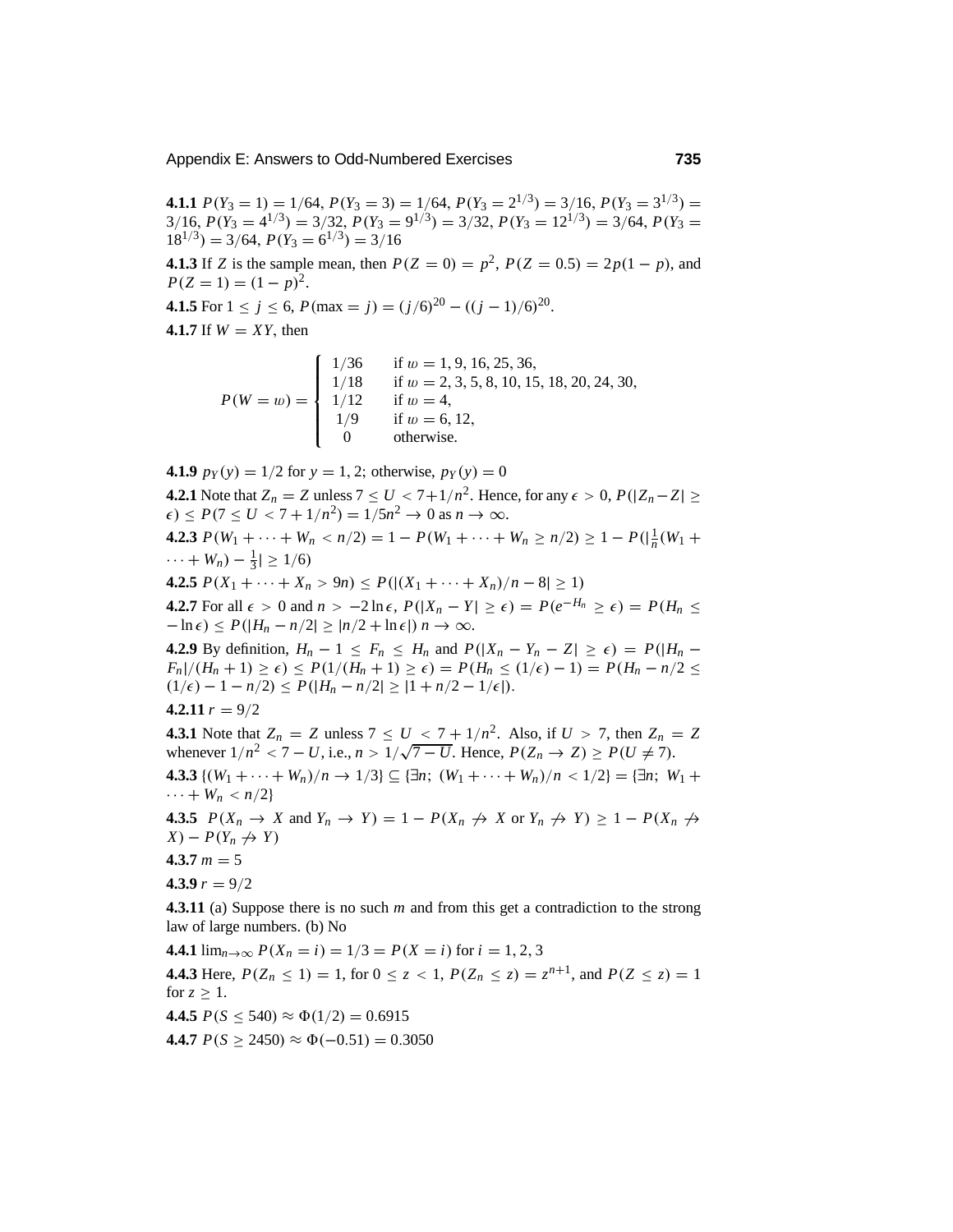**4.4.9** (a) For  $0 < y < 1$ ,  $P(Z \le y) = y^2$ . (b) For  $1 \le m \le n$ ,  $P(X_n \le m/n) =$  $m(m+1)/[n(n+1)]$ . (c) For  $0 < y < 1$ , let  $m = |ny|$ , the biggest integer not greater than *ny*. Since there is no integer in  $(m, ny)$ ,  $P(m/n < X_n < y) \le P(m/n < X_n <$  $(m + 1)/n$  = 0. Thus,  $P(X_n \le y) = m(m + 1)/[n(n + 1)]$ , where  $m = \lfloor ny \rfloor$ . (d) For  $0 < y < 1$ , let  $m_n = \lfloor ny \rfloor$ , show  $m_n/n \to y$  as  $n \to \infty$ . Then show  $P(X_n \le y) \to y^2$  as  $n \to \infty$ .

**4.4.11** 
$$
\lambda = 3
$$

**4.4.13** The yearly output, *Y*, is approximately normally distributed with mean 1300 and variance 433. So,  $P(Y < 1280) \approx 0.1685$ .

**4.5.1** The integral equals  $\sqrt{2\pi} E(\cos^2(Z))$ , where  $Z \sim N(0, 1)$ .

**4.5.3** This integral equals  $(1/5)E(e^{-14Z^2})$ , where *Z* ∼ Exponential(5).

**4.5.5** This sum is approximately equal to  $e^5 E(\sin(Z^2))$ , where *Z* ∼ Poisson(5).

**4.5.7** (−6.1404, <sup>−</sup>3.8596)

**4.5.9** (0.354, 0.447)

**4.5.11** (a)  $C = \{ \int_0^1 \int_0^1 g(x, y) dx dy \}^{-1}$  (b) Generate  $X_i$ 's from  $f_X(x) = 3x^2$  for  $0 <$  $x < 1$  a and *Y<sub>i</sub>*'s from  $f_Y(y) = 4y^3$  for  $0 < y < 1$ . Set  $D_i = \sin(X_i Y_i) \cos(\sqrt{X_i Y_i}) \times$  $\frac{\exp(X_i^2 + Y_i)}{12}$  and  $N_i = X_i \cdot D_i$  for  $i = 1, ..., n$ . 5. Estimate  $E(X)$  by  $M_n =$  $\overline{N}/\overline{D} = (N_1 + \cdots + N_n)/(D_1 + \cdots + D_n).$ 

**4.5.13** (a)  $J = \int_0^1 \int_0^{\infty} e^y h(x, y) I_{[0,\infty)}(y) e^{-y} dy I_{[0,1]}(x) dx$  (b) Generate  $X_i$  and  $Y_i$ appropriately, set  $T_i = e^{Y_i} h(X_i, Y_i)$ , and estimate *J* by  $M_n = (T_1 + \cdots + T_n)/n$ . (c)  $J = \int_0^1 \int_0^{\infty} e^{5y} h(x, y) I_{[0,\infty)}(y) 5e^{-5y} dy I_{[0,1]}(x) dx$  (d) As in part (b). (e) The estimator having smaller variance is better. So use sample variances to choose between them.

**4.6.1** (a) *U* ∼ *N*(44, 629), *V* ∼ *N*(−18 − 8*C*, 144 + 25*C*<sup>2</sup>) (b)  $C = -24/125$ **4.6.3**  $C_1 = 1/\sqrt{5}$ ,  $C_2 = -3$ ,  $C_3 = 1/\sqrt{2}$ ,  $C_4 = 7$ ,  $C_5 = 2$ 

**4.6.5** Let  $Z_1, ..., Z_n, W_1, ..., W_m$  ∼  $N(0, 1)$  be i.i.d. and set  $X = (Z_1)^2 + ... + (Z_n)^2$ and  $Y = (W_1)^2 + \cdots + (W_n)^2$ .

$$
4.6.7 C = \sqrt{n}
$$

**4.6.9**  $C_1 = 2/5$ ,  $C_2 = -3$ ,  $C_3 = 2$ ,  $C_4 = 7$ ,  $C_5 = 2$ ,  $C_6 = 1$ ,  $C_7 = 1$ 

**4.6.11** (a)  $m = 60$ ,  $K = \sqrt{61}$  (b)  $y = 1.671$  (c)  $a = 61$ ,  $b = 1$ ,  $c = 60$  (d)  $w = 4.00$ 

**5.1.1** The mean survival times for the control group and the treatment group are 93.2 days and 356.2 days, respectively.

**5.1.3** For those who are still alive, their survival times will be longer than the recorded values, so these data values are incomplete.

$$
5.1.5 \,\overline{x} = -0.1375
$$

**5.1.7** Use the difference  $\bar{x} - \bar{y}$ .

**5.2.1** In Example 5.2.1, the mode is 0. In Example 5.2.2, the mode is 1.

**5.2.3** The mixture has density  $(5/\sqrt{2\pi}) \exp\{-(x+4)^2/2\} + (5/\sqrt{2\pi}) \exp\{-(x-4)^2/2\}$ /2} for  $-\infty < x < \infty$ .

 $5.2.5 x = 10$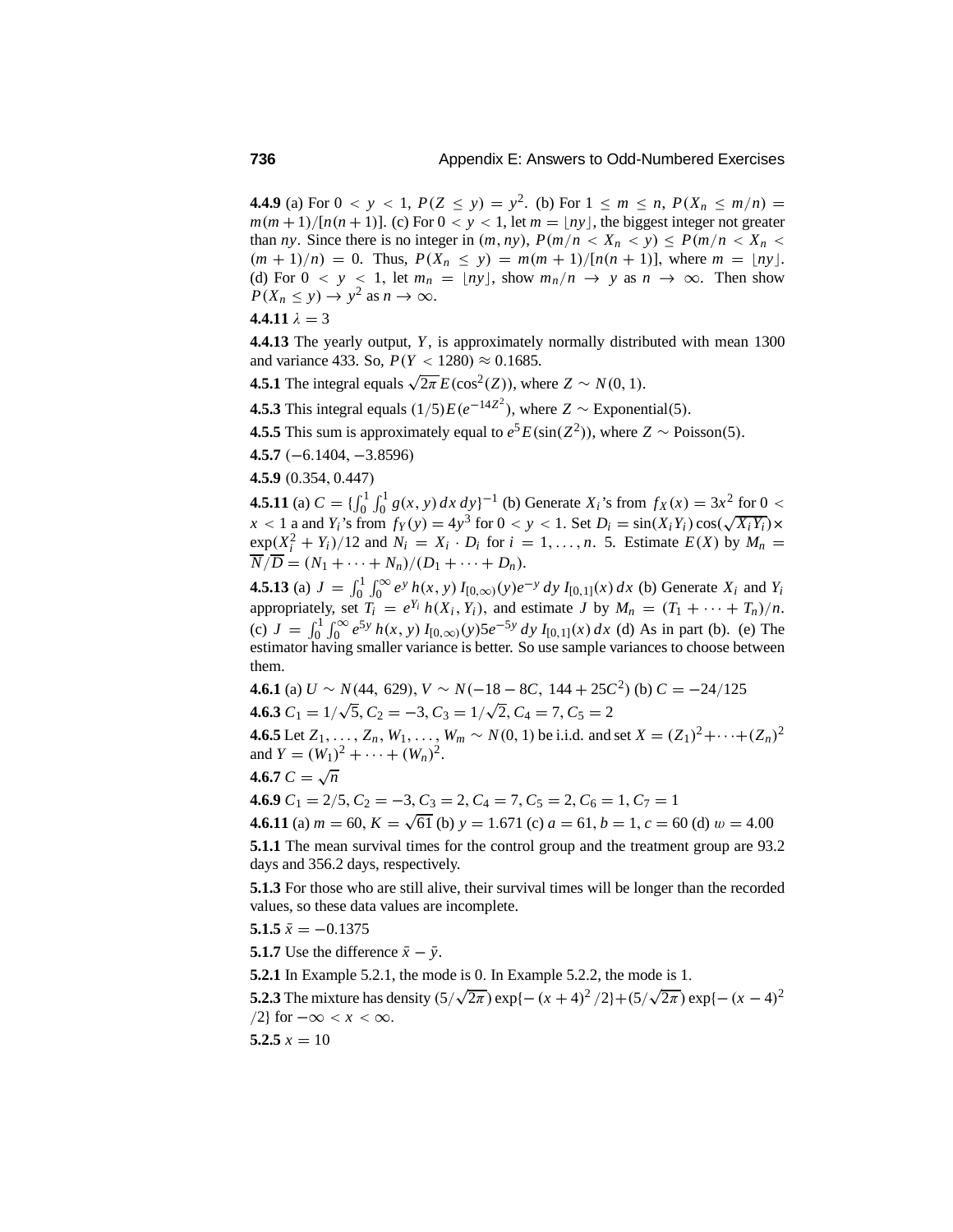**5.2.7** The mode is 1/3.

**5.2.9** The mode is  $x = 0$ .

**5.3.1** The statistical model for a single response consists of three probability functions  ${Bernoulli}(1/2)$ , Bernoulli $(1/3)$ , Bernoulli $(2/3)$ .

**5.3.3** The sample  $(X_1, \ldots, X_n)$  is a sample from an  $N(\mu, \sigma^2)$  distribution, where  $\theta =$  $(\mu, \sigma^2) \in \Omega = \{(10, 2), (8, 3)\}.$  Both the population mean and variance uniquely identify the population distribution.

**5.3.5** A single observation is from an Exponential( $\theta$ ) distribution, where  $\theta \in \Omega$  =  $[0, \infty)$ . We can parameterize this model by the mean or variance but not by the coefficient of variation.

**5.3.7** (a)  $\Omega = \{A, B\}$  (b) The value  $X = 1$  is observable only when  $\theta = A$ . (c) Both  $\theta = A$  and  $\theta = B$  are possible.

**5.3.9** *P*<sup>1</sup>

**5.4.1**

$$
F_X(x) = \begin{cases} 0 & x < 1 \\ \frac{4}{10} & 1 \le x < 2 \\ \frac{7}{10} & 2 \le x < 3 \\ \frac{9}{10} & 3 \le x < 4 \end{cases}, \ f_X(x) = \begin{cases} \frac{4}{10} & x = 1 \\ \frac{3}{10} & x = 2 \\ \frac{2}{10} & x = 3 \\ \frac{1}{10} & x = 4 \end{cases}
$$

$$
\mu_X = \sum_{x=1}^4 x f_X(x) = 2, \sigma_X^2 = \left(\sum_{x=1}^4 x^2 f_X(x)\right) - 2^2 = 1
$$

 $\mathbb{R}^2$ 

**5.4.3** (a) Yes (b) Use Table D.1 by selecting a row and reading off the first three single numbers (treat 0 in the table as a 10). (c) Using row 108 of Table D.1 (treating 0 as 10): First sample — we obtain random numbers 6, 0, 9, and so compute  $(X(\pi_6)$  +  $X(\pi_{10})+X(\pi_9)/3=3.0$ . Second sample — we obtain random numbers 4, 0, 7, and so compute  $(X(\pi_6) + X(\pi_{10}) + X(\pi_9))/3 = 2.6667$ . Third sample — we obtain random numbers 2, 0, 2 (note we do not skip the second 2), and so compute  $(X(\pi_6))$  $X(\pi_{10}) + X(\pi_{9})/3 = 2.0.$ 

**5.4.5** (c) The shape of a histogram depends on the intervals being used.

**5.4.7** It is a categorical variable.

**5.4.9** (a) Students are more likely to lie when they have illegally downloaded music so the results of the study will be flawed. (b) Under anonymity, students are more likely to tell the truth, so there will be less error. (c) The probability a student tells the truth is *p* = 0.625. Let *Y<sub>i</sub>* be the answer from student *i*. Then  $(\overline{Y} - (1 - p))/(2p - 1)$  is recorded as an estimate of the proportion of students who have ever downloaded music illegally.

**5.5.1** (a)  $\hat{f}_X(0) = 0.2667$ ,  $\hat{f}_X(1) = 0.2$ ,  $\hat{f}_X(2) = 0.2667$ ,  $\hat{f}_X(3) = \hat{f}_X(4) = 0.1333$ (b)  $\hat{F}_X(0) = 0.2667$ ,  $\hat{F}_X(1) = 0.4667$ ,  $\hat{F}_X(2) = 0.7333$ ,  $\hat{F}_X(3) = 0.8667$ ,  $\hat{F}_X(4) =$ 1.000 (d) The mean  $\bar{x} = 15$  and the variance  $s^2 = 1.952$ . (e) The median is 2 and the *IQR* = 3. According to the 1.5 *IQR* rule, there are no outliers.

**5.5.3** (a)  $\hat{f}_X(1) = 25/82$ ,  $\hat{f}_X(2) = 35/82$ ,  $\hat{f}_X(3) = 22/82$  (b) No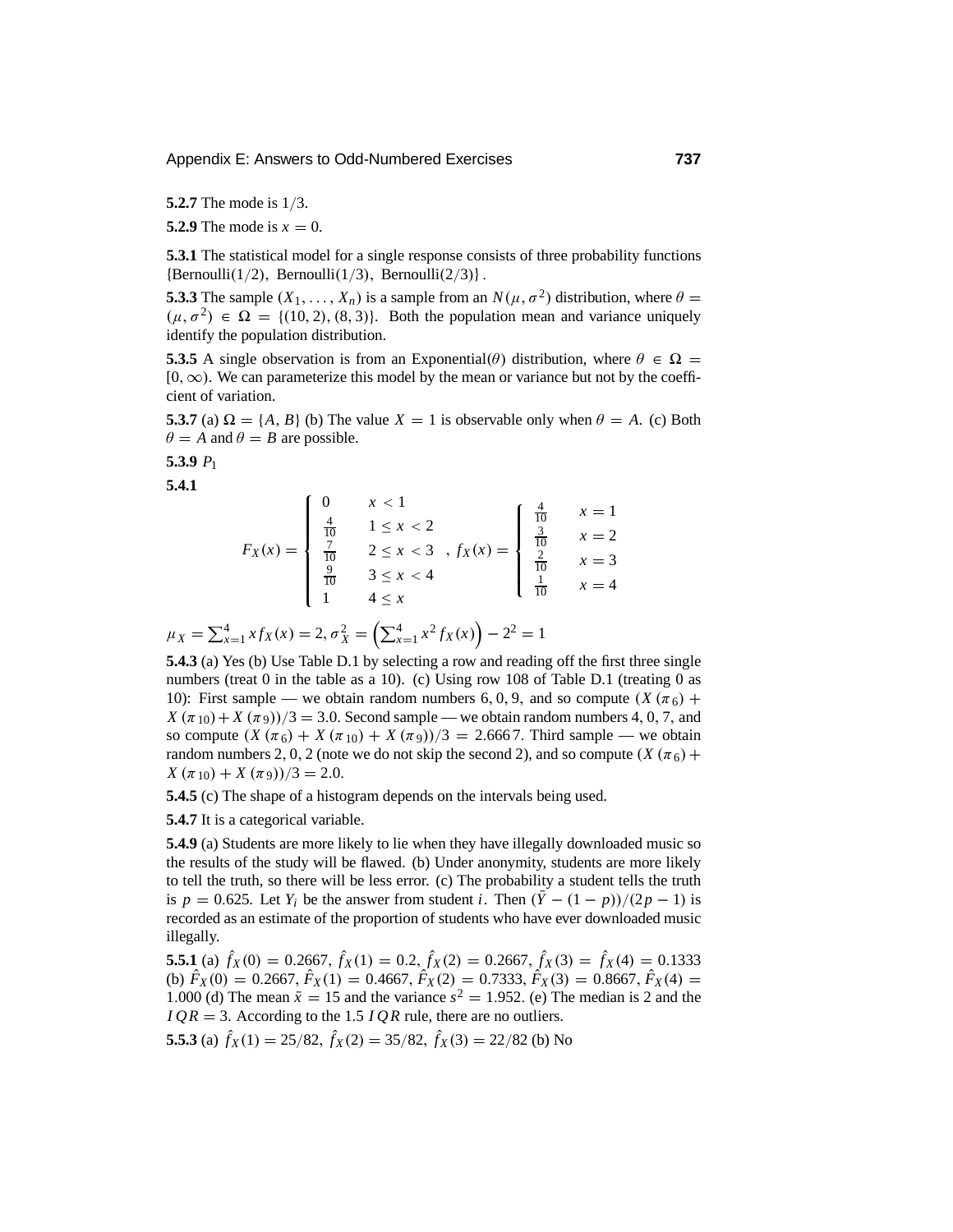**5.5.5** The sample median is 0, first quartile is −1.150, third quartile is 0.975, and the *IQR* = 2.125. We estimate  $F_X(1)$  by  $\hat{F}_X(1) = 17/20 = 0.85$ .

\n- **5.5.7** 
$$
\psi(\mu) = \mu + \sigma_{0}z_{0.25}
$$
, where  $z_{0.25}$  satisfies  $\Phi(z_{0.25}) = 0.25$
\n- **5.5.9**  $\psi(\mu) = \Phi((3 - \mu)/\sigma_0)$
\n- **5.5.11**  $\psi(\mu, \sigma^2) = \Phi((3 - \mu)/\sigma)$
\n- **5.5.13**  $\psi(\theta) = 2\theta(1 - \theta)$
\n- **5.5.15**  $\psi(\theta) = \alpha_0/\beta^2$
\n

**6.1.1** The appropriate statistical model is Binomial $(n, \theta)$ , where  $\theta \in \Omega = [0, 1]$  is the probability of having this antibody in the blood. The likelihood function is  $L(\theta | 3) =$  $^{10}_{3})\theta^3(1-\theta)^7$ .

**6.1.3**  $L(\theta | x_1, ..., x_{20}) = \theta^{20} \exp(-(20\bar{x})\theta)$  and  $\bar{x}$  is a sufficient statistic. **6.1.5**  $c = \binom{10}{4} / \binom{9}{3}$ 

**6.1.7**  $L(\theta | x_1, ..., x_n) = \prod_{i=1}^n \theta^{x_i} e^{-\theta} / x_i! = \theta^{n\bar{x}} e^{-n\theta} / \prod x_i!$  and  $\bar{x}$  is a minimal sufficient statistic.

**6.1.9**  $L(1|0)/L(2|0) = 4.4817$ , the distribution  $f_1$  is 4.4817 times more likely than  $f_2$ .

**6.1.11** No

**6.1.13** No

**6.2.1**  $\hat{\theta}(1) = a, \hat{\theta}(2) = b, \hat{\theta}(3) = b, \hat{\theta}(4) = a$ **6.2.3**  $\psi(\theta) = \theta^2$  is 1–1 and so  $\psi(\hat{\theta}(x_1, ..., x_n)) = \bar{x}^2$  is the MLE. **6.2.5**  $\hat{\theta} = \alpha_0 / \bar{x}$ **6.2.7**  $\hat{a} = -n / \sum_{i=1}^{n} \ln x_i$ **6.2.9**  $\hat{\alpha} = n / \sum_{i=1}^{n} \ln (1 + x_i)$ 

**6.2.11**  $\hat{\mu}^3 = 32.768$  cm<sup>3</sup> is the MLE

**6.2.13** A likelihood function can't take negative values.

**6.2.15** Equivalent log-likelihood functions differ by an additive constant.

**6.3.1** P-value = 0.592 and .95-confidence interval is (4.442, 5.318).

**6.3.3** P-value  $= 0.000$  and 0.95-confidence interval is (63.56, 67.94).

**6.3.5** P-value  $= 0.00034$  and .95 confidence interval is [47.617, 56.383]. The minimum required sample size is 2.

**6.3.7** P-value = 0.1138, so not statistically significant and the observed difference of  $1.05 - 1 = 0.05$  is well within the range of practical significance.

**6.3.9** P-value  $= 0.527$ 

**6.3.11** P-value  $= 0.014$ 

**6.3.13** (a)  $\sum_{i=1}^{n} (x_i - \bar{x})^2 = \sum_{i=1}^{n} x_i^2 - n\bar{x}^2$  (b) The plug-in estimator is  $\hat{\sigma}^2 = \bar{x}(1-\bar{x})$ , so  $\hat{\sigma}^2 = s^2(n-1)/n$ . (c) bias $(\hat{\sigma}^2) = -\sigma^2/n \to 0$  as  $n \to \infty$ 

**6.3.15** (a) Yes (b) No

**6.3.17** The P-value 0.22 does not imply the null hypothesis is correct. It may be that we have just not taken a large enough sample size to detect a difference.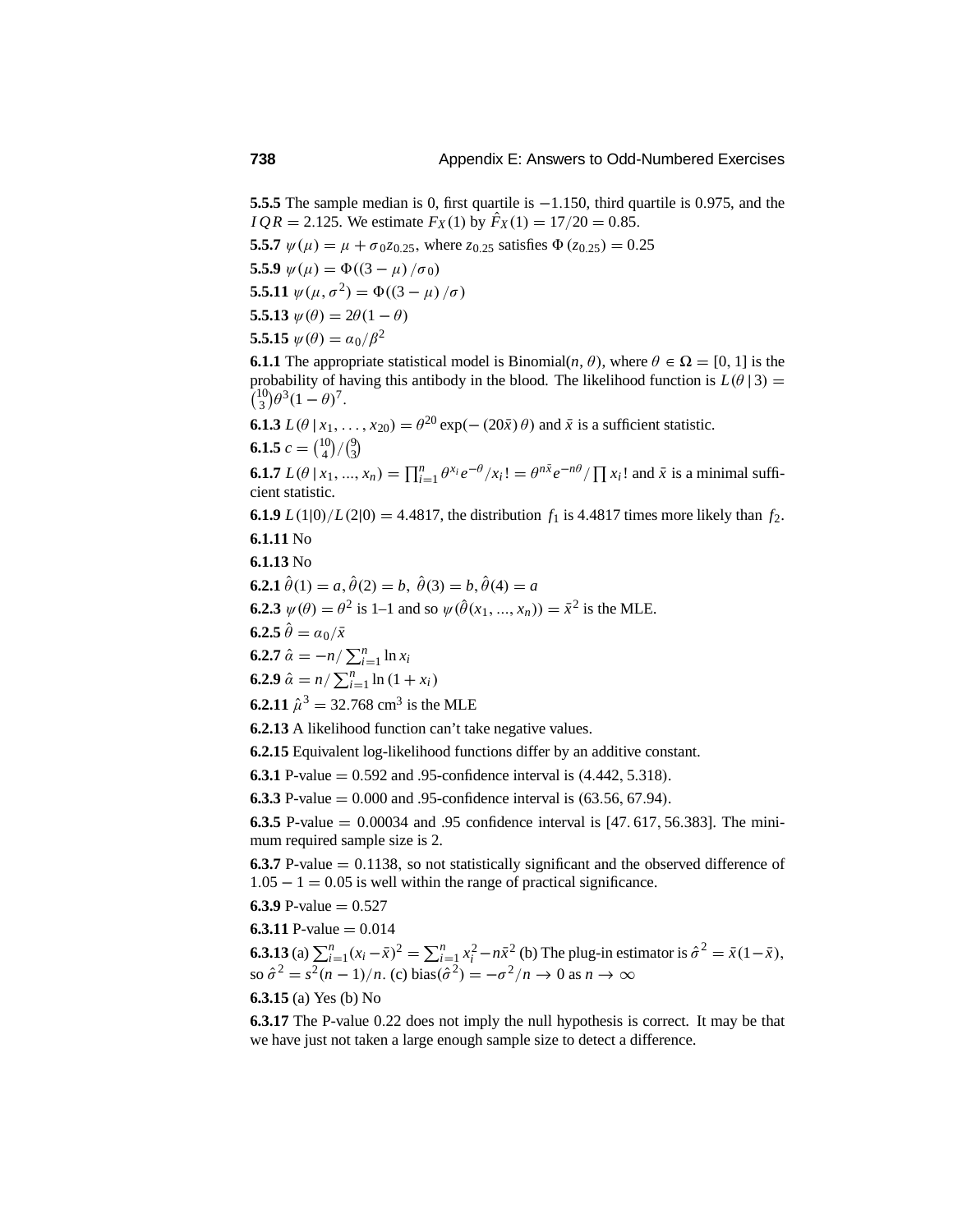**6.4.1**  $m_3 \pm z_{(1+\gamma)/2} s_3 / \sqrt{n} = (26.027, 151.373)$ 

**6.4.3** The method of moments estimator is  $\sqrt{m_2 - m_1^2/m_1}$ . If  $Y = cX$ , then  $E(Y) =$  $cE(X)$  and  $Var(Y) = c^2 Var(X)$ .

**6.4.5** From the mgf,  $m_{X}^{m}(0) = 3\sigma^{2}\mu + \mu^{3}$ . The plug-in estimator is  $\hat{\mu}_{3} = 3(m_{2} - m_{1}^{2}) \times$  $m_1 + m_1^3$ , while the method of moments estimator of  $\mu_3$  is  $m_3 = \frac{1}{n} \sum x_i^3$ .

**6.4.7** The sample median is estimated by −0.03 and the estimate of the first quartile is  $-1.28$ , and for the third quartile is 0.98. Also  $\hat{F}(2) = \hat{F}(1.36) = 0.90$ .

**6.4.9** The bootstrap procedure is sampling from a discrete distribution and by the CLT the distribution of the bootstrap mean is approximately normal when *n* and *m* are large. The delta theorem justifies the approximate normality of functions of the bootstrap mean under conditions.

**6.4.11** The maximum number of possible values is  $1 + {n \choose 2} = 1 + n(n-1)/2$ . Here, 0 is obtained when  $i = j$ . The bootstrap sample range  $y_{(n)} - y_{(1)}$  has the largest possible value  $x_{(n)} - x_{(1)}$  and smallest possible value of 0. If there are many repeated  $x_i$  values in the bootstrap sample, then the value 0 will occur with high probability for  $y_{(n)} - y_{(1)}$ and so the bootstrap distribution of the sample range will not be approximately normal.

**6.5.1**  $n/2\sigma^4$ 

**6.5.3**  $n/a^2$ 

**6.5.5** 
$$
2/\bar{x} \pm (2/\bar{x}) z_{0.95}/\sqrt{2n} = (9.5413 \times 10^{-4}, 1.5045 \times 10^{-3})
$$

**6.5.7**  $\hat{\alpha} \pm (\hat{\alpha}/\sqrt{n})z_{(1+\gamma)/2} = (0.18123, 0.46403)$  as a 0.95-confidence interval, and this does not contain  $\alpha = 1 + 1/25 = 1.04$ .

**6.5.9** [0, min( $(1 + \bar{x})^{-1} + n^{-1/2}(1 + \bar{x})^{-1}\sqrt{\bar{x}(1 + \bar{x})^{-1}}z_{\gamma}, 1$ )]

**7.1.1**

| $\pi(\theta \mid s=1)$     | 3/16 |                                                                    |
|----------------------------|------|--------------------------------------------------------------------|
| $\pi(\theta   s = 2)$ 3/14 |      | $\begin{array}{ccc} 2 & 3 \\ 1/4 & 9/16 \\ 4/7 & 3/14 \end{array}$ |

**7.1.3** The prior probability that  $\theta$  is positive is 0.5, and the posterior probability is 0.9992.

**7.1.5**  $\theta^{a-n-1}e^{-\beta \theta}I_{[x_{(n)},\infty)}(\theta)$  /  $\int_{x_{(n)}}^{\infty} \theta^{a-n-1}e^{-\beta \theta}d\theta$ 

**7.1.7**  $\mu | \sigma^2, x_1, ..., x_n \sim N(5.5353, \frac{4}{81}\sigma^2)$  and  $1/\sigma^2 | x_1, ..., x_n \sim \text{Gamma}(11, 41.737)$ 

**7.1.9** (a)  $(n + 1)\theta^n I_{[0.4, 0.6]}(\theta) / (0.6^{n+1} - 0.4^{n+1})$  (b) No (c) The prior must be greater than 0 on any parameter values that we believe are possible.

**7.1.11** (a)  $\Pi(|\theta| = 0) = 1/6$ ,  $\Pi(|\theta| = 1) = 1/3$ ,  $\Pi(|\theta| = 2) = 1/3$ ,  $\Pi(|\theta| = 3) =$  $1/6$ , so  $|\theta|$  is not uniformly distributed on  $\{0, 1, 2, 3\}$ . (b) No **7.2.1**  $\frac{\Gamma(a+\beta+n)\Gamma(n\bar{x}+a+m)}{\Gamma(n\bar{x}+a)\Gamma(a+\beta+n+m)}$ 

**7.2.3**  $E(1/\sigma^2 | x_1, ..., x_n) = (a_0 + n/2) / \beta_x$ , and the posterior mode is  $1/\hat{\sigma}^2 = (a_0 + a_1/2) / \beta_x$  $n/2 - 1)/\beta_x$ .

**7.2.5** As in Example 7.2.4 the posterior distribution of  $\theta_1$  is Beta( $f_1 + \alpha_1, f_2 + \cdots + f_k +$  $\alpha_2 + \cdots + \alpha_k$ ) so  $\tilde{E}(\theta_1 | x_1, ..., x_n) = \Gamma(n + \sum_{i=1}^k \alpha_i) \Gamma(f_1 + \alpha_1 + 1) / \Gamma(f_1 + \alpha_1) \Gamma(n)$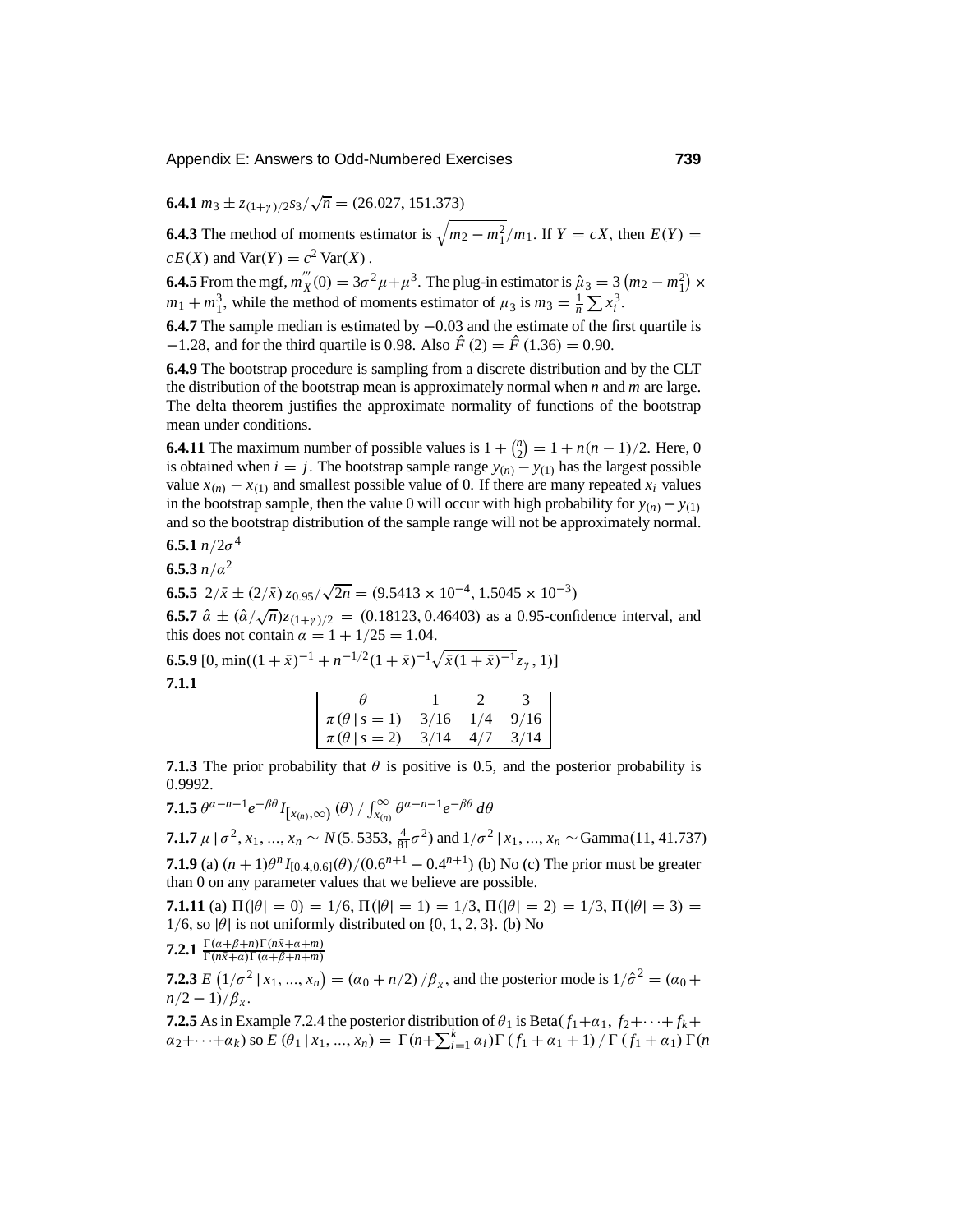$+\sum_{i=1}^{k} \alpha_i + 1$ ) and maximizes  $\ln((\theta_1)^{f_1+\alpha_1-1} (1-\theta_1)^{\sum_{i=2}^{k} (f_i+\alpha_i)-1})$  for the posterior mode.

**7.2.7** Recall that the posterior distribution of  $\theta_1$  in Example 7.2.2 is Beta( $f_1 + \alpha_1, f_2 +$  $\cdots + f_k + a_2 + \cdots + a_k$ ). Find the second moment and use  $\text{Var}(\theta_1 | x_1, ..., x_n) = E(\theta_1^2 | x_1, ..., x_n) - (E(\theta_1 | x_1, ..., x_n))^2$ . Now  $0 \le f_1/n \le 1$ , so  $\text{Var}(\theta_1 | x_1, ..., x_n) =$  $(f_1/n + \alpha_1) \left( \sum_{i=2}^k (f_i/n + \alpha_i) \right) / \{ n(1 + \sum_{i=1}^k \alpha_i/n + 1/n)(1 + \sum_{i=1}^k \alpha_i/n)^2 \} \to 0$ as  $n \to \infty$ .

**7.2.9** The posterior predictive density of  $x_{n+1}$  is obtained by averaging the  $N(\bar{x}, (1/\tau_0^2 +$  $n/\sigma_0^2$ <sup>-1</sup> $\sigma_0^2$ ) density with respect to the posterior density of  $\mu$ , so we must have that this is also the posterior predictive distribution.

**7.2.11** The posterior predictive distribution of  $t = x_{n+1}$  is  $(n\bar{x} + \beta_0)$ Pareto $(n + \alpha_0)$ . So the posterior mode is  $\hat{t} = 0$ , the posterior expectation is  $(n\bar{x} + \beta_0)/(n + \alpha_0 - 1)$ , and the posterior variance is  $(n\bar{x} + \beta_0)^2(n + \alpha_0) / [(n + \alpha_0 - 1)^2(n + \alpha_0 - 2)].$ 

**7.2.13** (a) The posterior distribution of  $\sigma^2$  is inverse Gamma $(n/2 + \alpha_0, \beta_x)$ , where  $\beta_x = (n-1)s^2/2 + n(\bar{x} - \mu_0)^2/2 + \beta_0$ . (b)  $E(\sigma^2 | x_1, ..., x_n) = \beta_x/(n/2 + \alpha_0 - \beta_0)$ 1). (c) To assess the hypothesis  $H_0$ :  $\sigma^2 \le \sigma_0^2$ , compute the probability  $\Pi(1/\sigma^2 \ge \sigma_0^2)$  $1/\sigma_0^2 | x_1, ..., x_n$  = 1 –  $G(2\beta_x/\sigma_0^2; 2\alpha_0 + n)$  where  $G(\cdot; 2\alpha_0 + n)$  is the  $\chi^2(2\alpha_0 + n)$ cdf.

**7.2.15** (a) The odds in favor of  $A = 1$ /odds in favor of  $A^c$ . (b)  $BF(A) = 1/BF(A^c)$ 

**7.2.17** Statistician I's posterior probability for  $H_0$  is 0.0099. Statistician II's posterior probability for *H*<sub>0</sub> is 0.0292. Hence, Statistician II has the bigger posterior belief in  $H<sub>0</sub>$ .

**7.2.19** The range of a Bayes factor in favor of *A* ranges in [0,  $\infty$ ). If *A* has posterior probability equal to 0, then the Bayes factor will be 0.

## **7.3.1** (3.2052, 4.4448)

**7.3.3** The posterior mode is  $\hat{\mu} = (nt/v_0^2 + \mu_0/\sigma_0^2)/(n/v_0^2 + 1/\sigma_0^2)$  and  $\hat{\sigma}^2(x_1, ..., x_n) =$  $(n/v_0^2 + 1/\sigma_0^2)^{-1}$ . Hence, the asymptotic *γ*-credible interval is  $(\hat{\mu} - z_{(1+\gamma)/2}\hat{\sigma}, \hat{\mu} + \hat{\mu})$  $z_{(1+\gamma)/2}\hat{\sigma}$ ).

**7.3.5** For a sample  $(x_1, \ldots, x_n)$  the posterior distribution is  $N(\bar{x}, 1/n)$  restricted to [0, 1]. A simple Monte Carlo algorithm for the posterior distribution is 1. Generate  $\eta$ from  $N(\bar{x}, 1/n)$ , 2. Accept  $\eta$  if it is in [0, 1] and return to step 1 otherwise. If the true value  $\theta_*$  is not in [0, 1], then the acceptance rate will be very small for large *n*.

**7.4.1** The posterior density is proportional to  $\lambda^{n+\alpha-1}$  exp{ $-\lambda$ (ln ( $\prod (1 + x_i)$ ) +  $\beta$ )}.

**7.4.3** (a) The maximum value of the prior predictive is obtained when  $\tau = 1$ . (b) The posterior of  $\theta$  given  $\tau = 1$  is

$$
\pi_1(\theta \mid 1, 1, 3) = \begin{cases} \frac{(1/2)(1/3)^3}{59/1728} = \frac{32}{59} & \theta = a\\ \frac{(1/2)(1/2)^2(1/8)}{59/1728} = \frac{27}{59} & \theta = b. \end{cases}
$$

**7.4.5** The prior predictive is given by  $m_{\alpha,\beta}(x_1, ..., x_n) = \frac{\Gamma(\alpha+\beta)}{\Gamma(\alpha)+n\beta} \frac{\Gamma(\alpha+n\bar{x})\Gamma(\beta+n(1-\bar{x}))}{\Gamma(\alpha+\beta+n)}$ . Based on the prior predictive, we would select the prior given by  $\alpha = 1$ ,  $\beta = 1$ .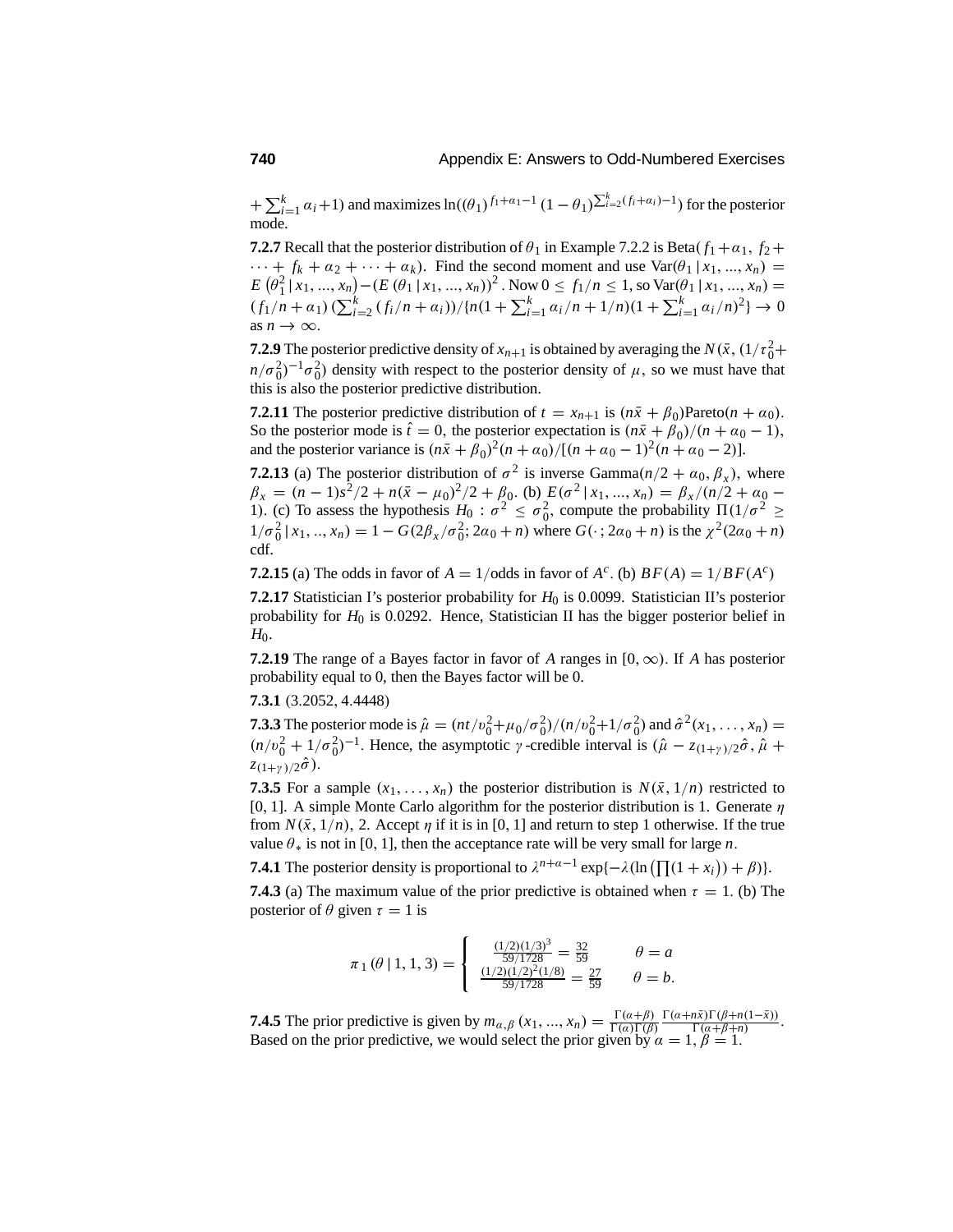**7.4.7** Jeffreys' prior is  $\sqrt{n}\theta^{-1/2} (1-\theta)^{-1/2}$ . The posterior distribution of  $\theta$  is Beta $(n\bar{x})$  $+1/2$ , *n*  $(1 - \bar{x}) + 1/2$ .

**7.4.9** The prior distribution is  $\theta \sim N(66, \sigma^2)$  with  $\sigma^2 = 101.86$ .

**7.4.11** Let the prior be  $\theta \sim$  Exponential( $\lambda$ ) with  $\lambda = 0.092103$ .

**8.1.1**  $L(1 | \cdot) = (3/2) L(2 | \cdot)$ , so by Section 6.1.1 *T* is a sufficient statistic. The conditional distributions of *s* are as follows.

|                                        |      | $s=1$ | $s=2$                           | $s=3$ $s=4$ |  |
|----------------------------------------|------|-------|---------------------------------|-------------|--|
| $f_a (s   T = 1)$<br>$f_b (s   T = 1)$ |      |       |                                 |             |  |
|                                        |      |       |                                 |             |  |
|                                        |      |       |                                 |             |  |
|                                        |      |       | $s = 1$ $s = 2$ $s = 3$ $s = 4$ |             |  |
| .                                      | $-1$ | --    |                                 |             |  |

| $f_a$ (s   T = 3) |       |                   |  |
|-------------------|-------|-------------------|--|
| $f_h(s   T = 3)$  |       |                   |  |
|                   |       |                   |  |
|                   | $s=1$ | $s=2$ $s=3$ $s=4$ |  |
| $f_a$ (s   T = 4) |       |                   |  |
| $(s   T = 4)$     |       |                   |  |

**8.1.3**  $\bar{x}^2 + (1 - 1/n) \sigma_0^2$ 

**8.1.5** UMVU for  $5 + 2\mu$ 

**8.1.7**  $\bar{x}/a_0$ 

**8.1.9**  $n^{-1} \sum_{i=1}^{n} I_{(-1,1)}(X_i)$ **8.1.11** Yes

**8.2.1** When  $\alpha = 0.1$ ,  $c_0 = 3/2$  and  $\gamma = ((1/10) - (1/12))/(1/2) = 1/30$ . The power of the test is 23/120. When  $\alpha = 0.05$ ,  $c_0 = 2$  and  $\gamma = ((1/20) - 0)/(1/12) =$ 3/5.The power of the test is 1/10.

**8.2.3** By (8.2.6) the optimal 0.01 test is of the form

$$
\varphi_0(\bar{x}) = \begin{cases} 1 & \bar{x} \ge 1 + \frac{\sqrt{2}}{\sqrt{10}} 2.3263 \\ 0 & \bar{x} < 1 + \frac{\sqrt{2}}{\sqrt{10}} 2.3263 \end{cases} = \begin{cases} 1 & \bar{x} \ge 2.0404 \\ 0 & \bar{x} < 2.0404. \end{cases}
$$

**8.2.5** (a) 0 (b) Suppose  $\theta > 1$ . The power function is  $\beta(\theta) = 1 - 1/\theta$ . **8.2.7**  $n > 4$ 

**8.2.9** The graph of the power function of the UMP size  $\alpha$  test function lies above the graph of the power function of any other size test  $\alpha$  function.

**8.3.1**  $\Pi(\theta = 1 | 2) = 2/5$ ,  $\Pi(\theta = 2 | 2) = 3/5$ , so  $\Pi(\theta = 2 | 2) > \Pi(\theta = 1 | 2)$  and we accept  $H_0: \theta = 2$ .

**8.3.3** The Bayes rule is given by  $(1/\tau_0^2 + n/\sigma_0^2)^{-1}(\mu_0/\tau_0^2 + n\bar{x}/\sigma_0^2)$ , which converges to  $\bar{x}$  as  $\tau_0 \to \infty$ .

**8.3.5** The Bayes rule is given by  $(na_0 + \tau_0)/(n\bar{x} + v_0)$  and by the weak law of large numbers this converges in probability to  $\beta$  as  $n \to \infty$ .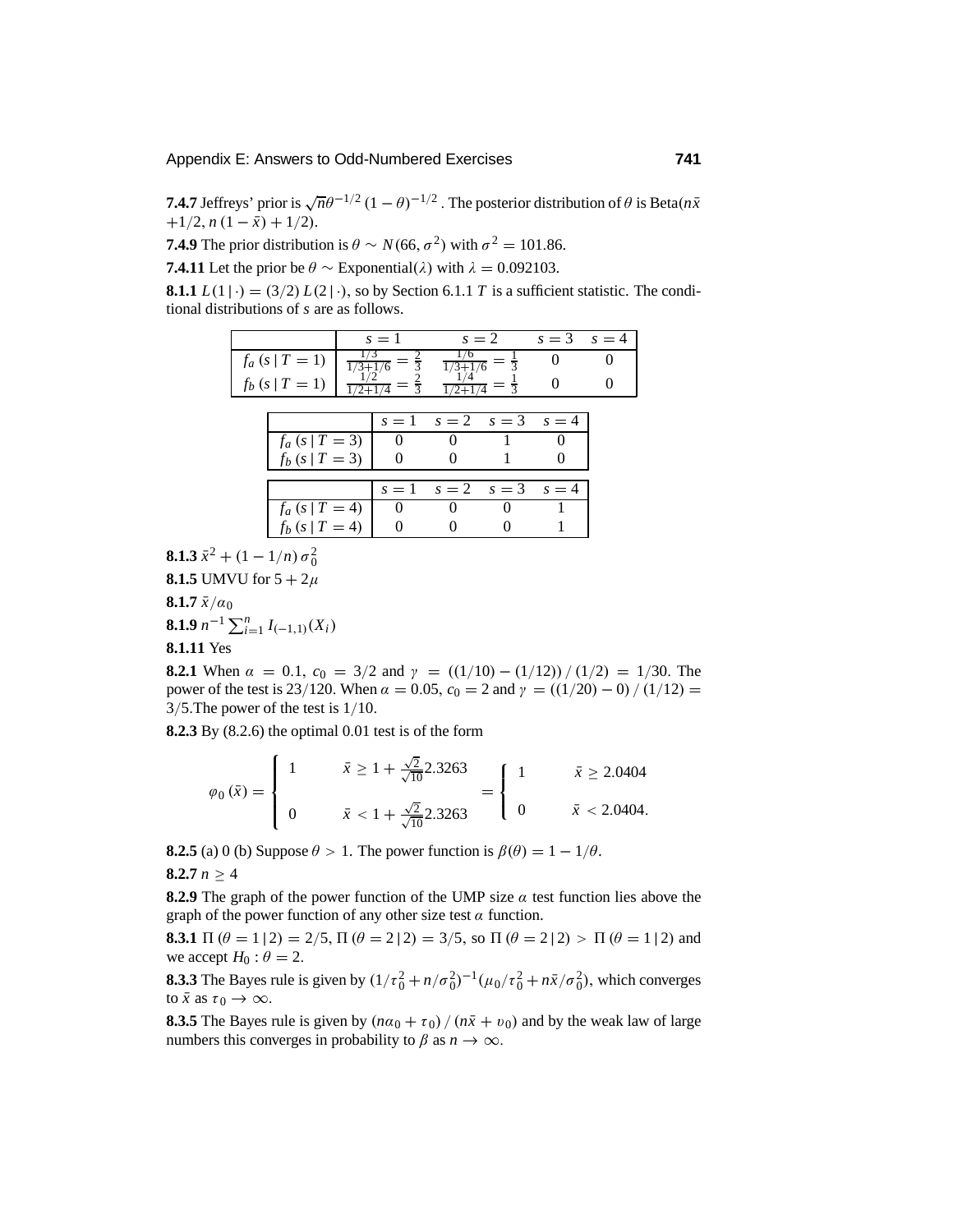**8.3.7** The Bayes rule rejects whenever

$$
BF_{H_0} = \frac{\exp\left(-\frac{n}{2\sigma_0^2}(\bar{x} - \mu_0)^2\right)}{\tau_0^{-1}\left(\frac{n}{\sigma_0^2} + \frac{1}{\tau_0^2}\right)^{-1/2} \exp\left(\frac{1}{2}\left(\frac{1}{\tau_0^2} + \frac{n}{\sigma_0^2}\right)^{-1}\left(\frac{\mu_0}{\tau_0^2} + \frac{n}{\sigma_0^2}\bar{x}\right)^2 - \frac{1}{2}\left(\frac{\mu_0^2}{\tau_0^2} + \frac{n\bar{x}^2}{\sigma_0^2}\right)\right)}
$$

is less than  $(1 - p_0)/p_0$ . As  $\tau_0^2 \to \infty$ , the denominator converges to 0, so in the limit we never reject  $H_0$ .

**8.4.1** The model is given by the collection of probability functions  ${\theta^{n\bar{x}} (1 - \theta)^{n - n\bar{x}}$ .  $\theta \in [0, 1]$  on the set of all sequences  $(x_1, \ldots, x_n)$  of 0's and 1's. The action space is  $A = [0, 1]$ , the correct action function is  $A(\theta) = \theta$ , and the loss function is  $L(\theta, a) =$  $(\theta - a)^2$ . The risk function for *T* is  $R_T(\theta) = \text{Var}_\theta(\bar{x}) = \theta(1 - \theta)/n$ .

**8.4.3** The model is the set of densities  $\{(2\pi\sigma_0^2)^{-1/2} \exp\{-\sum_{i=1}^n (x_i - \mu)^2 / 2\sigma_0^2\} : \mu \in \mathbb{R}^n\}$  $R^1$ } on  $R^n$ . The action space is  $A = R^1$ , the correct action function is  $A(\mu) = \mu$ , and the loss function is  $\overline{L}(\mu, a) = (\mu - a)^2$ . The risk function for *T* is  $\overline{R}_T(\mu) =$  $\text{Var}_{\mu}(\bar{x}) = \sigma_0^2/n.$ 

**8.4.5** (a)  $R_d$  (a) = 1/2,  $R_d$  (b) = 3/4 (b) No. Consider the risk function of the decision function  $d^*$  given by  $d^*(1) = b$ ,  $d^*(2) = a$ ,  $d^*(3) = b$ ,  $d^*(4) = a$ .

**9.1.1** The observed discrepancy statistic is given by  $D(r) = 22.761$  and the P-value is  $P(D(R) > 22.761) = 0.248$ , which doesn't suggest evidence against the model.

**9.1.3** (c) The plots suggest that the normal assumption seems reasonable.

**9.1.5** The observed counts are given in the following table.

| Interval   | Count |
|------------|-------|
| (0.0, 0.2] | 4     |
| (0.2, 0.4] |       |
| (0.4, 0.6] | 3     |
| (0.6, 0.8] | 4     |
| (0.8, 1]   |       |

The Chi-squared statistic is equal to 3.50 and the P-value is given by  $(X^2 \sim \chi^2(4))$  $P(X^2 \ge 3.5) = 0.4779$ . Therefore, we have no evidence against the Uniform model being correct.

**9.1.7** (a) The probability of the event  $s = 3$  is 0 based on the probability measure P having *S* as its support. The most appropriate P-value is 0. (b) 0.729

**9.1.9** No

**9.1.11** (a) The conditional probability function of  $(x_1, \ldots, x_n)$  is

$$
\theta^{n\bar{x}}(1-\theta)^{n(1-\bar{x})}/\binom{n}{n\bar{x}}\theta^{n\bar{x}}(1-\theta)^{n(1-\bar{x})}=1/\binom{n}{n\bar{x}}.
$$

(b) Hypergeometric(*n*,  $\lfloor n/2 \rfloor$ ,  $n\bar{x}_0$ ) (c) 0.0476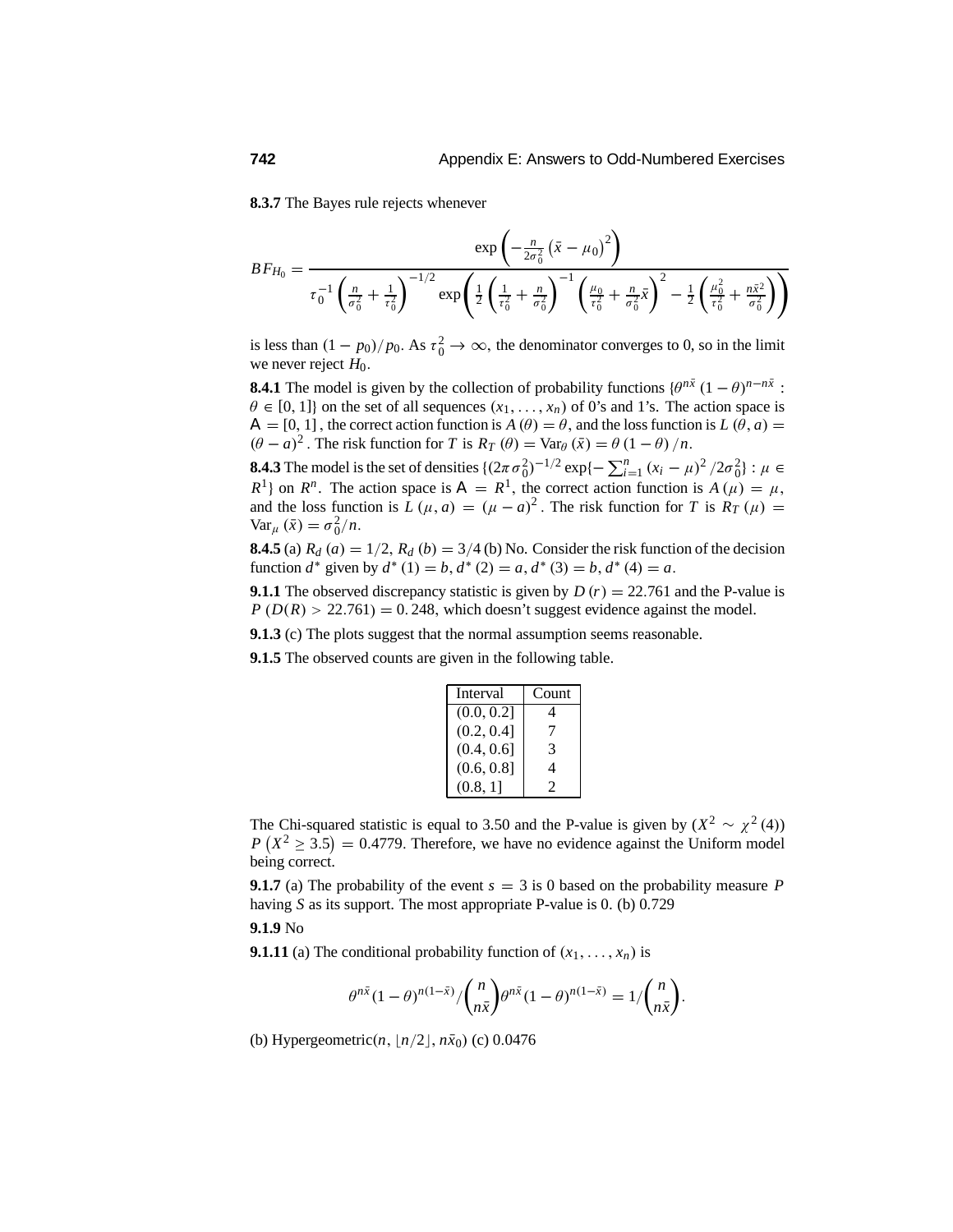**9.2.1** (a) No (b) P-value is  $1/10$ , so there is little evidence of a prior-data conflict. (c) P-value is 1/300, so there is some evidence of a prior–data conflict.

**9.2.3** We can write  $\bar{x} = \mu + z$ , where  $z \sim N(0, \sigma_0^2/n)$  is independent of  $\mu \sim$  $N(\mu_0, \tau_0^2)$ .

**9.2.5** The P-value for checking prior–data conflict is 0. Hence, there is definitely a prior–data conflict.

**10.1.1** For any  $x_1, x_2$  (that occur with positive probability) and *y*, we have  $P(Y =$  $y \mid X = x_1$ ) =  $P(Y = y \mid X = x_2)$ . Thus  $P(X = x_1, Y = y) = P(X = x_2, Y = y)$ *y*)*P*(*X* = *x*<sub>1</sub>)/*P*(*X* = *x*<sub>2</sub>), and summing this over *x*<sub>1</sub> leads to *P*(*X* = *x*<sub>2</sub>, *Y* = *y*) =  $P(X = x_2)P(Y = y)$ . For the converse, show  $P(Y = y | X = x) = P(Y = y)$ .

**10.1.3** *X* and *Y* are related.

**10.1.5** The conditional distributions  $P(Y = y | X = x)$  will change with *x* whenever *X* is not degenerate.

**10.1.7** If the conditional distribution of life-length given various smoking habits changes, then we can conclude that these two variables are related, but we cannot conclude that this relationship is a cause–effect relationship due to the possible existence of confounding variables.

**10.1.9** The researcher should draw a random sample from the population of voters and ask them to measure their attitude toward a particular political party on a scale from favorably disposed to unfavorably disposed. Then the researcher should randomly select half of this sample to be exposed to a negative ad, while the other half is exposed to a positive ad. They should all then be asked to measure their attitude toward the particular political party on the same scale. Next compare the conditional distribution of the response variable *Y* (the change in attitude from before seeing the ad to after) given the predictor *X* (type of ad exposed to), using the samples to make inference about these distributions.

**10.1.11** (a)  $\{(0, 100), (1, 100)\}$  (b) A sample has not been taken from the population of interest. The individuals involved in the study have volunteered and, as a group, they might be very different from the full population. (c) We should group the individuals according to their initial weight *W* into homogenous groups (blocks) and then randomly apply the treatments to the individuals in each block.

**10.1.13** (a) The response variable could be the number of times an individual has watched the program. A suitable predictor variable is whether or not they received the brochure. (b) Yes, as we have controlled the assignment of the predictor variable.

**10.1.15** *W* has a relationship with *Y* and *X* has a relationship with *Y*. **10.1.17** (a)

|                 | $-1$ |  |
|-----------------|------|--|
| $Re1$ .<br>Frea |      |  |

|                 | - |      |
|-----------------|---|------|
| Rel. F<br>rea : |   | I () |
|                 |   |      |

|            | $-1$ | ш |
|------------|------|---|
| Rel. Freg. |      |   |

(b)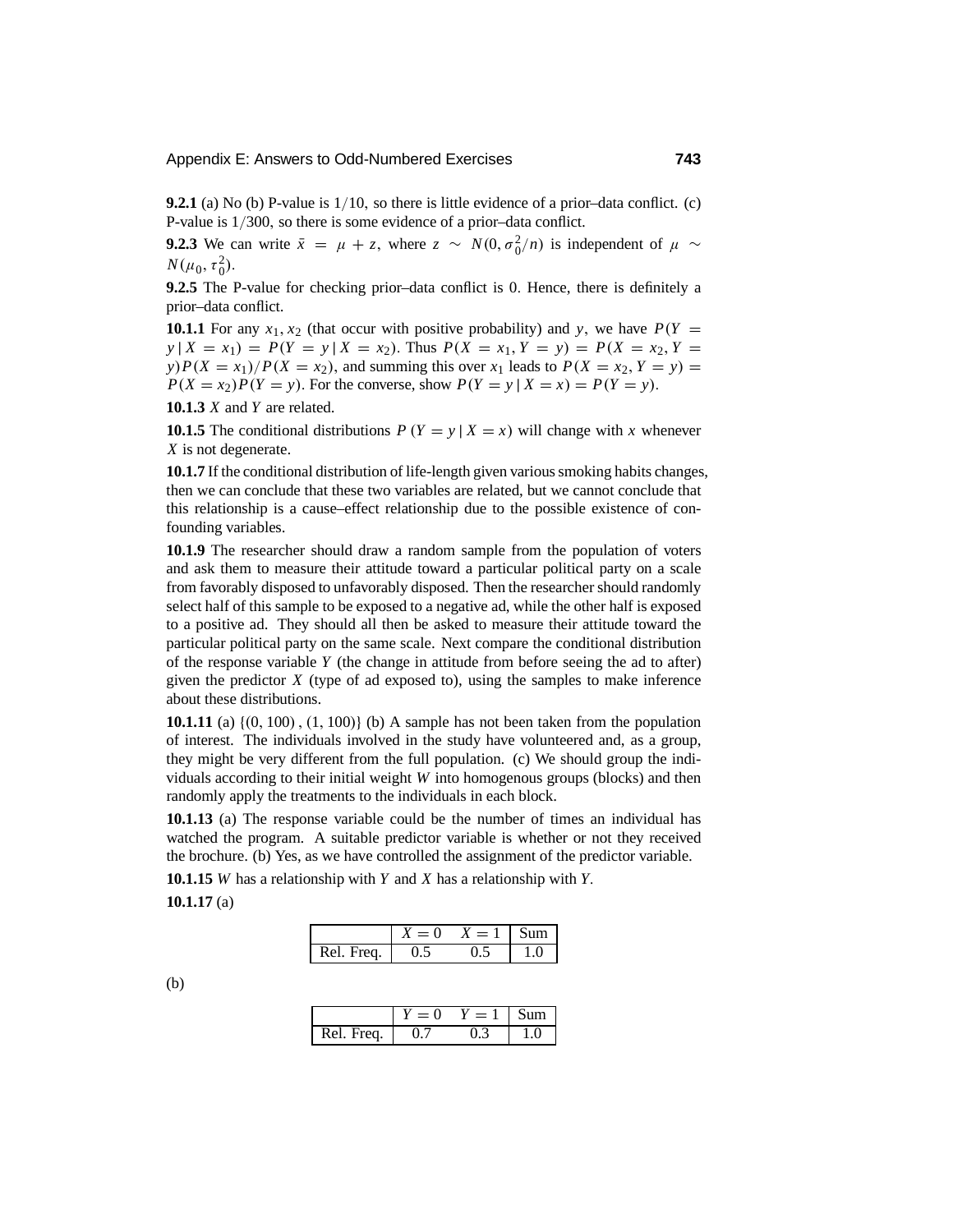(c)

| Rel. Freq. | $X=0$ | $X=1$ | Sum |
|------------|-------|-------|-----|
| $Y=0$      | 0.3   | 0.4   | 0.7 |
| $Y=1$      | 0.2   | 0.1   | 0.3 |
| sum        |       |       |     |

(d)

| $P(Y = y   X = x)$ | $v=0$     | $= 1$ | sum |
|--------------------|-----------|-------|-----|
| $x=0$              | 0.6       |       | 0.1 |
| $x = 1$            | $\rm 0.8$ |       |     |

(e) Yes

**10.1.19** *X* and *Y* are related. We see that only the variance of the conditional distribution changes as we change *X*.

**10.1.21** The correlation is 0, but *X* and *Y* are related.

**10.2.1** The chi-squared statistic is equal to  $X_0^2 = 5.7143$  and, with  $X^2 \sim \chi^2(2)$ , the Pvalue equals  $P(X^2 > 5.7143) = 0.05743$ . Therefore, we don't have evidence against the null hypothesis of no difference in the distributions of thunderstorms between the two years, at least at the 0.05 level.

**10.2.3** The chi-squared statistic is equal to  $X_0^2 = 0$ . 10409 and, with  $X^2 \sim \chi^2(1)$ , the P-value equals  $P(X^2 > 4.8105) = 0.74698$ . Therefore, we have no evidence against the null hypothesis of no relationship between the two digits.

**10.2.5** (a) The chi-squared statistic is equal to  $X_0^2 = 10.4674$  and, with  $X^2 \sim \chi^2(4)$ , the P-value equals  $P(X^2 > 10.4674) = 0.03325$ . Therefore, we have some evidence against the null hypothesis of no relationship between hair color and gender. (c) The standardized residuals are given in the following table. They all look reasonable, so nothing stands out as an explanation of why the model of independence does not fit. Overall, it looks like a large sample size has detected a small difference.

| $Y = \text{fair}$          |         | $Y = red$ $Y = medium$ $Y = dark$ $Y = jet$ black |                     |            |
|----------------------------|---------|---------------------------------------------------|---------------------|------------|
| $X = m$   $-1.07303$       | 0.20785 |                                                   | $1.05934 - 0.63250$ | 1.73407    |
| $X = f$   1.16452 -0.22557 |         | $-1.14966$                                        | 0.68642             | $-1.88191$ |

**10.2.7** We should first generate a value for  $X_1$  ∼ Dirichlet(1, 3). Then generate  $U_2$ from the Beta(1, 2) distribution and set  $X_2 = (1 - X_1) U_2$ . Next generate  $U_3$  from the Beta(1, 1) distribution and set  $X_3 = (1 - X_1 - X_2) U_3$ . Finally set  $X_4 = 1 - X_1 - X_2 U_3$  $X_2 - X_3$ .

**10.2.9** Then there are 36 possible pairs  $(i, j)$  for  $i, j = 1, \ldots, 6$ . Let  $f_{ij}$  denote the frequency for  $(i, j)$  and compute chi-squared statistic,  $X^2 = \sum_{i=1}^6 \sum_{j=1}^6 (f_{ij} - f_{ij})^2$ *f<sub>i</sub>*·  $f_i f_j/n$ <sup>2</sup>/( $f_i f_j/n$ ). Compute the P-value  $P(\chi^2(25) > X^2)$ .

**10.2.11** We look at the differences  $|f_{ij} - f\mathbf{i} \cdot f_{\cdot j}/n|$  to see how big these are.

**10.3.1**  $\bar{x}$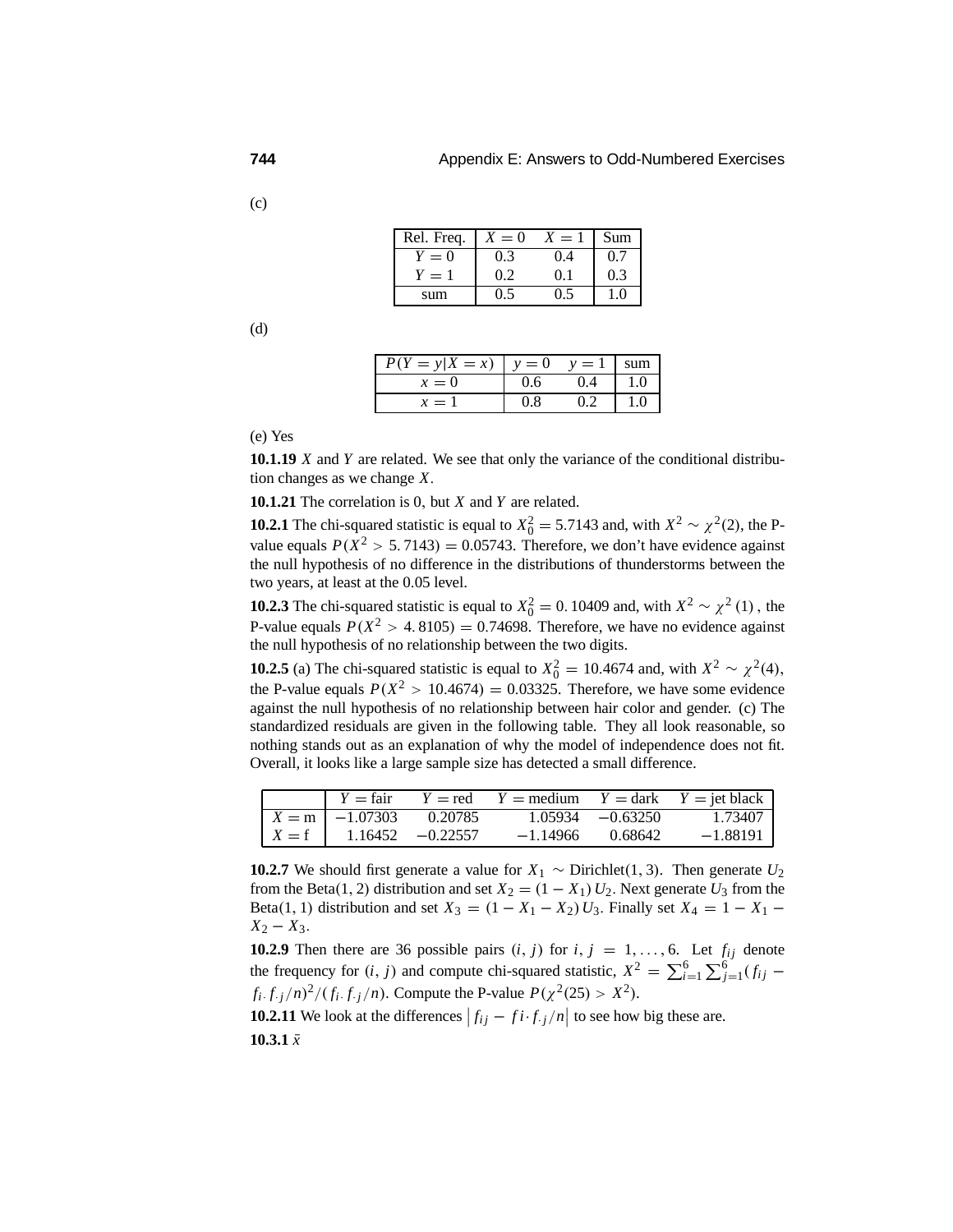## **10.3.3**  $\bar{x}$

**10.3.5** (b)  $y = 29.9991 + 2.10236x$  (e) The plot of the standardized residuals against X indicates very clearly that there is a problem with this model. (f) Based on part (e), it is not appropriate to calculate confidence intervals for the intercept and slope. (g) Nothing can be concluded about the relationship between *Y* and *X* based on this model, as we have determined that it is inappropriate. (h)  $R^2 = 486.193/7842.01 = 0.062$ , which is very low.

**10.3.7** (b)  $b_2 = 1.9860$  and  $b_1 = 58.9090$ 

(d) The standardized residual of the ninth week departs from the other residuals in part (c). This provides some evidence that the model is not correct. (e) The confidence interval for  $\beta_1$  is [44.0545, 72.1283], and the confidence interval for  $\beta_2$  is [0.0787, 3.8933]. (f) The ANOVA table is as follows.

| Source | Df | Sum of Squares | Mean Square |
|--------|----|----------------|-------------|
|        |    | 564.0280       | 564.0280    |
| Error  | 10 | 1047.9720      | 104.7972    |
| Total  | 11 | 1612.0000      |             |

So the *F*-statistic is  $F = 5.3821$  and  $P(F(1, 10) \ge 5.3821) < 0.05$  from Table D.5. Hence, we conclude there is evidence against the null hypothesis of no linear relationship between the response and the predictor. (g)  $R^2 = 0.3499$  so, almost 35% of the observed variation in the response is explained by changes in the predictor.

**10.3.9** In general,  $E(Y | X) = \exp(\beta_1 + \beta_2 X)$  is not a simple linear regression model since it cannot be written in the form  $E(Y | X) = \beta_1^* + \beta_2^* V$ , where *V* is an observed variable and the  $\beta_i^*$  are unobserved parameter values.

**10.3.11** We can write  $E(Y | X) = E(Y | X^2)$  in this case and  $E(Y | X^2) = \beta_1 + \beta_2 X^2$ , so this is a simple linear regression model but the predictor is  $X^2$  not *X*.

**10.3.13**  $R^2 = 0.05$  indicates that the linear model explains only 5% of the variation in the response, so the model will not have much predictive power.

**10.4.1** (b) Both plots look reasonable, indicating no serious concerns about the correctness of the model assumptions. (c) The ANOVA table for testing  $H_0: \beta_1 = \beta_2 = \beta_3$ is given below.

| Source | Df | SS    | МS   |
|--------|----|-------|------|
|        |    | 4.37  | 2.18 |
| Error  | 9  | 18.85 | 2.09 |
| Total  |    | 23.22 |      |

The *F* statistic for testing  $H_0$  is given by  $F = 2.18/2.09 = 1.0431$ , with P-value  $P(F > 1.0431) = 0.39135$ . Therefore, we don't have evidence against the null hypothesis of no difference among the conditional means of *Y* given *X*. (d) Since we did not find any relationship between *Y* and *X*, there is no need to calculate these confidence intervals.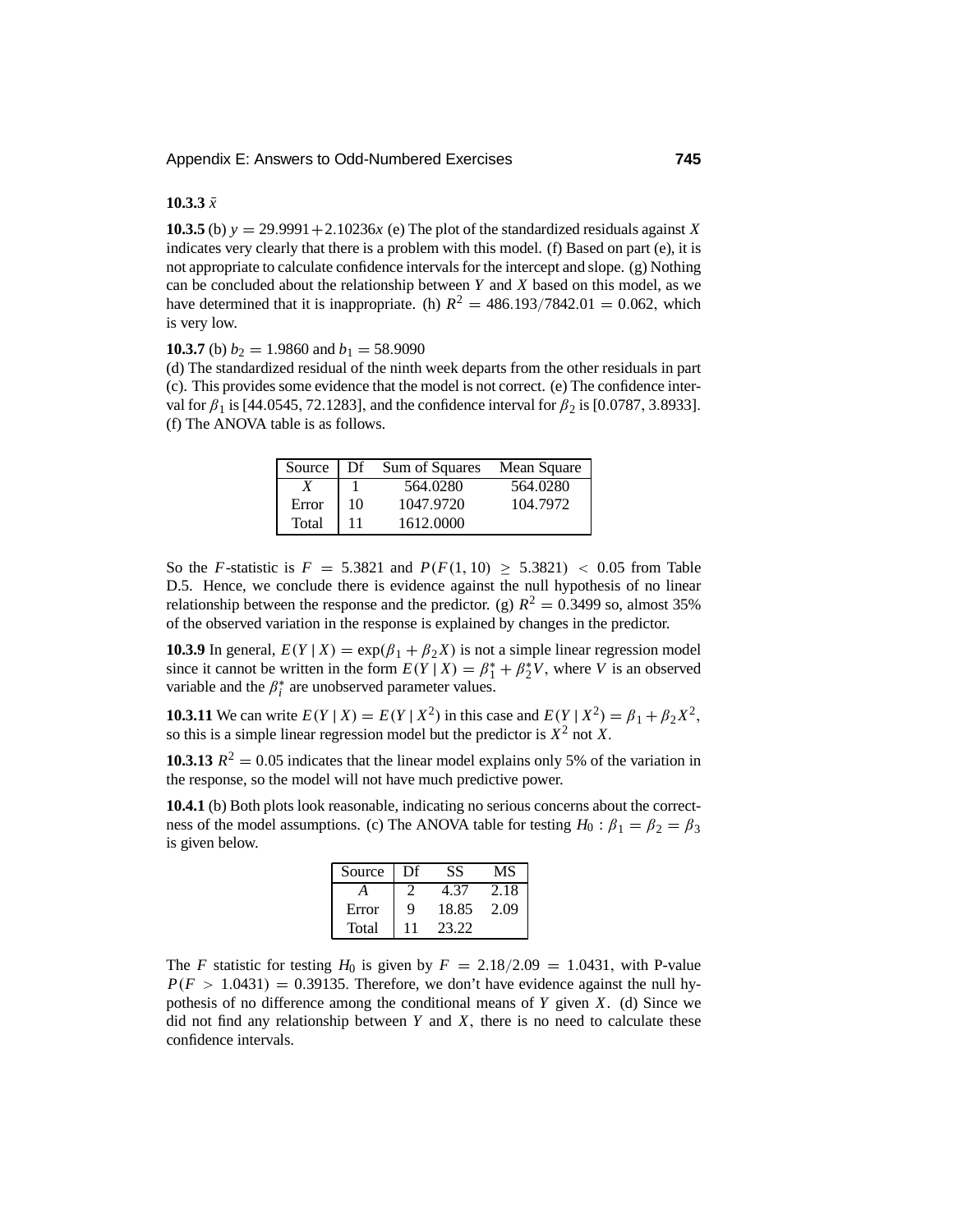**10.4.3** (b) Both plots indicate a possible problem with the model assumptions. (c) The ANOVA table for testing  $H_0: \beta_1 = \beta_2$  is given below.

| Source | Df | SS     | МS    |
|--------|----|--------|-------|
| Cheese |    | 0.114  | 0.114 |
| Error  | 10 | 26.865 | 2.686 |
| Total  | 11 | 26.979 |       |

The *F* statistic for testing  $H_0$  is given by  $F = 0.114/2.686 = .04$  and with the Pvalue  $P(F > .04) = 0.841$ . Therefore, we do not have any evidence against the null hypothesis of no difference among the conditional means of *Y* given Cheese.

**10.4.5** (b) Both plots look reasonable, indicating no concerns about the correctness of the model assumptions. (c) The ANOVA table for testing  $H_0: \beta_1 = \beta_2 = \beta_3 = \beta_4$ follows.

| Source    | Df | SS     |       |
|-----------|----|--------|-------|
| Treatment |    | 19.241 | 6.414 |
| Error     | 20 | 11.788 | 0.589 |
| Total     |    | 31.030 |       |

The *F* statistic for testing  $H_0$  is given by  $F = 6.414/0.589 = 10.89$  and with Pvalue  $P(F > 10.89) = 0.00019$ . Therefore, we have strong evidence against the null hypothesis of no difference among the conditional means of *Y*, given the predictor. (d) The 0.95-confidence intervals for the difference between the means are given in the following table.

| Family $error rate = 0.192$<br>Individual error rate $= 0.0500$ |                                |                                               |   |  |  |  |
|-----------------------------------------------------------------|--------------------------------|-----------------------------------------------|---|--|--|--|
| Critical value = $2.086$                                        |                                |                                               |   |  |  |  |
| Intervals for (column level mean) - (row level mean)            |                                |                                               |   |  |  |  |
|                                                                 | 1                              | $\mathfrak{D}$                                | 3 |  |  |  |
| $\mathfrak{D}$                                                  | $-0.3913$<br>1.4580            |                                               |   |  |  |  |
| 3                                                               | $-2.2746 -2.8080$<br>$-0.4254$ | $-0.9587$                                     |   |  |  |  |
| 4                                                               | $-0.6754$                      | $-2.5246 -3.0580 -1.1746$<br>$-1.2087$ 0.6746 |   |  |  |  |

**10.4.7** (b) Treating the marks as separate samples, the ANOVA table for testing any difference between the mean mark in Calculus and the mean mark in Statistics follows.

| Source | Df | SS     | МS    |
|--------|----|--------|-------|
| Course |    | 36.45  | 36.45 |
| Error  | 18 | 685.30 | 38.07 |
| Total  | 19 | 721.75 |       |

The *F* statistic for testing  $H_0$ :  $\beta_1 = \beta_2$  is given by  $F = 36.45/38.07 = 0.95745$ , with the P-value equal to  $P(F > 0.95745) = 0.3408$ . Therefore, we do not have any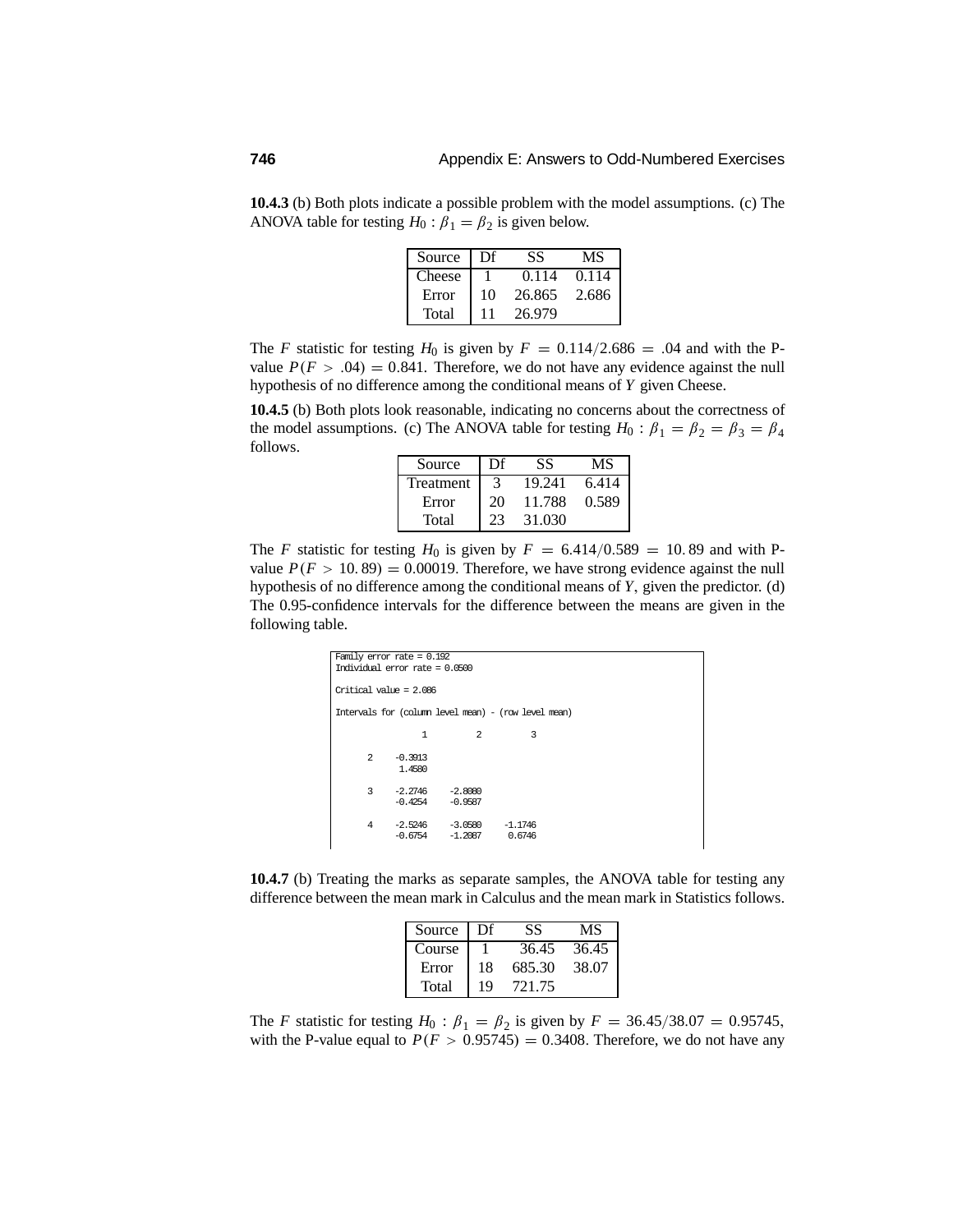evidence against the null hypothesis of no difference among the conditional means of *Y* given Course.

Both residual plots look reasonable, indicating no concerns about the correctness of the model assumptions. (c) Treating these data as repeated measures, the mean difference between the mark in Calculus and the mark in Statistics is given by  $d =$  $-2.7$  with standard deviation  $s = 2.00250$ . The P-value for testing  $H_0$ :  $\mu_1 = \mu_2$ , is 0.0021, so we have strong evidence against the null. Hence, we conclude that there is a difference between the mean mark in Calculus and the mean mark in Statistics. A normal probability plot of the data does not indicate any reason to doubt model assumptions. (d)  $r_{xy} = 0.944155$ 

**10.4.9** When  $Y_1$  and  $Y_2$  are measured on the same individual, we have that Var( $Y_1$  − *Y*<sub>2</sub>) = 2(Var(*Y*<sub>1</sub>)− Cov(*Y*<sub>1</sub>, *Y*<sub>2</sub>)) > 2Var(*Y*<sub>1</sub>) since Cov(*Y*<sub>1</sub>, *Y*<sub>2</sub>) < 0. If we had measured  $Y_1$  and  $Y_2$  on independently randomly selected individuals, then we would have that  $Var(Y_1 - Y_2) = 2Var(Y_1)$ .

**10.4.11** The difference of the two responses  $Y_1$  and  $Y_2$  is normally distributed, i.e., *Y*<sub>1</sub> − *Y*<sub>2</sub>  $\sim N(\mu, \sigma^2)$ .

**10.4.13** (1) The conditional distribution of *Y* given  $(X_1, X_2)$ , depends on  $(X_1, X_2)$ only through  $E(Y | X_1, X_2)$ , and the error  $Z = Y - E(Y | X_1, X_2)$  is independent of  $(X_1, X_2)$ . (2) The error  $Z = Y - E(Y | X_1, X_2)$  is normally distributed. (3)  $X_1$  and  $X_2$ do not interact.

**10.5.1**  $F(x) = \int_{-\infty}^{x} e^{-t} (1 + e^{-t})^{-2} dt = (1 + e^{-t})^{-1} |_{-\infty}^{x} = (1 + e^{-x})^{-1} \to 1$  as  $x \to \infty$  and  $p = F(x)$ , implies  $x = \ln (p/(1-p))$ .

**10.5.3** Let  $l = l(p) = \ln(p/(1-p))$  be the log odds so  $e^l = p/(1-p) = 1/(1/p-1)$ . Hence,  $e^{l}/(1 + e^{l}) = p$ , and substitute  $l = \beta_1 + \beta_2 x$ .

**10.5.5**  $P(Y = 1 | X_1 = x_1, ..., X_k = x_k) = 1/2 + \arctan(\beta_1 x_1 + ... + \beta_k x_k)/\pi$ 

**11.1.1** (a) 0 (b) 0 (c)  $1/3$  (d)  $2/3$  (e) 0 (f)  $4/9$  (g) 0 (h)  $1/9$  (i) 0 (j) 0 (k) 0.00925 (l) 0 (m) 0.0987

**11.1.3** (a)  $5/108$  (b)  $5/216$  (c)  $5/72$  (d) By the law of total probability,  $P(X_3 = 8) =$  $P(X_1 = 6, X_3 = 8) + P(X_1 = 8, X_3 = 8).$ 

**11.1.5** (a) Here,  $P(\tau_c < \tau_0) = 0.89819$ . That is, if you start with \$9 and repeatedly make \$1 bets having probability 0.499 of winning each bet, then the probability you will reach \$10 before going broke is equal to 0.89819 (b) 0.881065 (c) 0.664169 (d)  $0.0183155$  (e)  $4 \times 10^{-18}$  (f)  $2 \times 10^{-174}$ 

**11.1.7** We use Theorem 11.1.1. (a)  $1/4$  (b)  $3/4$  (c)  $0.0625$  (d)  $1/4$  (e) 0 (f) 1 (g) We know that the initial fortune is 5, so to get to 7 in two steps, the walk must have been at 6 after the first step.

**11.1.9** (a) 18/38 (b) 0.72299 (c) 0.46056 (d) 0 (e) In the long run, the gambler loses money.

**11.2.1** (a) 0.7 (b) 0.1 (c) 0.2 (d) 1/4 (e) 1/4 (f) 1/2 (g) 0.3 **11.2.3** (a)  $P_0(X_2 = 0) = 0.28$ ,  $P_0(X_2 = 1) = 0.72$ ,  $P_1(X_2 = 0) = 0.27$ ,  $P_1(X_2 = 1) = 0.27$ 1) = 0.73 (b)  $P_0(X_3 = 1) = 0.728$ 

**11.2.5** (a)  $1/2$  (b) 0 (c)  $1/2$  (d)  $1/2$  (e)  $1/10$  (f)  $2/5$  (g)  $37/100$  (h)  $11/20$  (i) 0 (j) 0 (k) 0 (l) 0 (m) No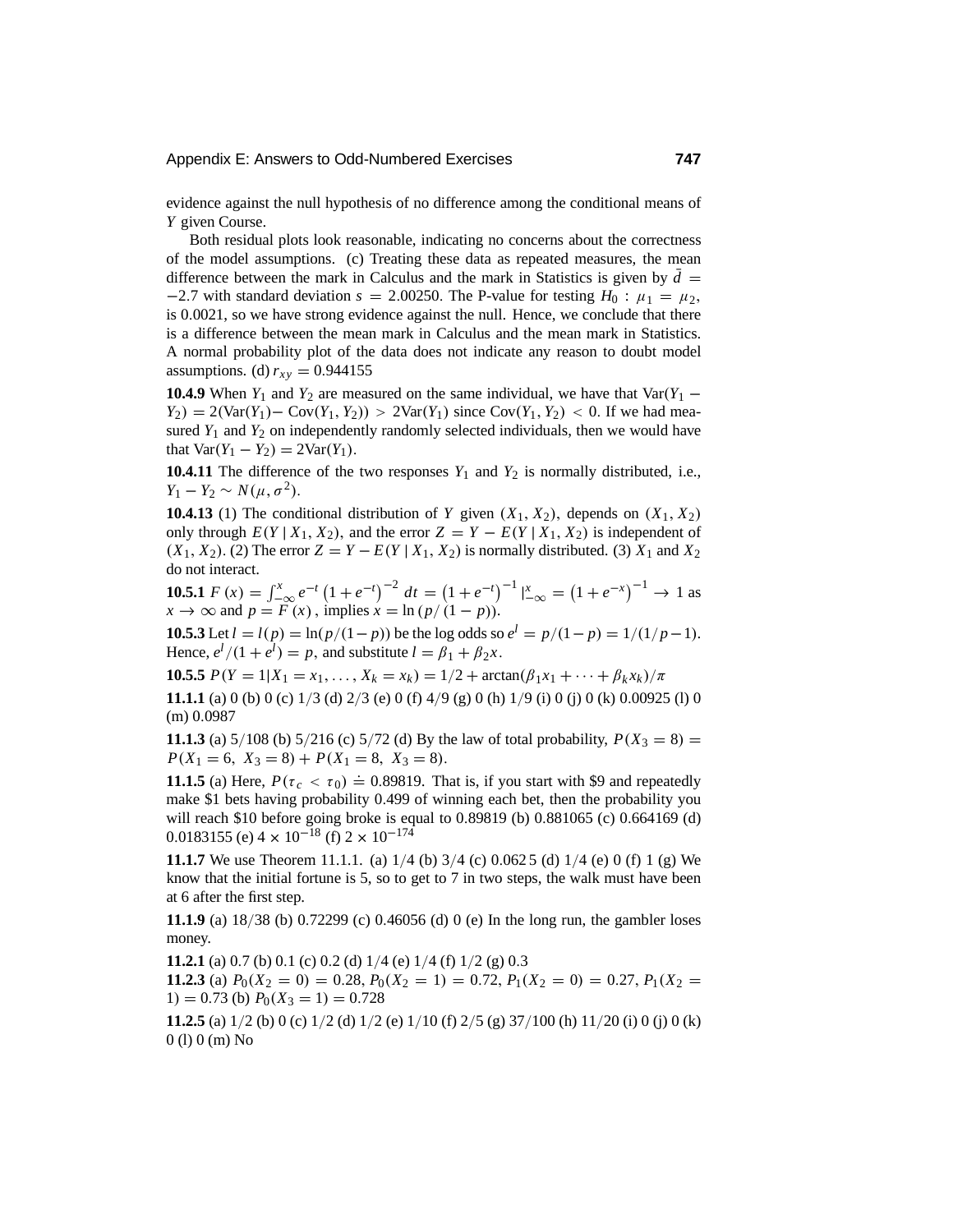**11.2.7** This chain is doubly stochastic, i.e., has  $\sum_i p_{ij} = 1$  for all *j*. Hence, we must have the uniform distribution ( $\pi_1 = \pi_2 = \pi_3 = \pi_4 = 1/4$ ) as a stationary distribution. **11.2.9** (a) By either increasing or decreasing one step at a time, we see that for all *i* and *j*, we have  $p_{ij}^{(n)} > 0$  for some  $n \le d$ . (b) Each state has period 2. (c) If *i* and *j* are two or more apart, then  $p_{ij} = p_{ji} = 0$ . If  $j = i + 1$ , then  $\pi_i p_{ij} = (i + 2)$  $(1/2^d)((d-1)!(i!(d-i-1)!))$ , while  $\pi_j p_{ji} = (1/2^d)((d-1)!(i!(d-i-1)!))$ . **11.2.11** (a) This chain is irreducible. (b) The chain is aperiodic. (c)  $\pi_1 = 2/9$ ,  $\pi_2 =$  $3/9$ ,  $\pi_3 = 4/9$  (d)  $\lim_{n\to\infty} P_1(X_n = 2) = \pi_2 = 3/9 = 1/3$ , so  $P_1(X_{500} = 2) \approx 1/3$ . **11.2.13**  $P_1(X_1 + X_2 \ge 5) = 0.54$ 

**11.2.15** (a) The chain is irreducible. (b) The chain is not aperiodic.

**11.3.1** First, choose any initial value  $X_0$ . Then, given  $X_n = i$ , let  $Y_{n+1} = i + 1$  or  $i - 1$ , with probability 1/2 each. Let  $j = Y_{n+1}$  and let  $\alpha_{ij} = \min(1, e^{-(j-13)^4 + (i-13)^4})$ . Then let  $X_{n+1} = j$  with probability  $\alpha_{ij}$ , otherwise let  $X_{n+1} = i$  with probability  $1 - \alpha_{ij}$ .

**11.3.3** First, choose any initial value  $X_0$ . Then, given  $X_n = i$ , let  $Y_{n+1} = i + 1$ with probability 7/9 or  $Y_{n+1} = i - 1$  with probability 2/9. Let  $j = Y_{n+1}$  and, if  $j = i + 1$ , let  $a_{ij} = \min(1, e^{-j^4 - j^6 - j^8} (2/9)/e^{-i^4 - i^6 - i^8} (7/9))$  or, if  $j = i - 1$ , then let  $\alpha_{ij} = \min(1, e^{-j^4 - j^6 - j^8}(7/9)/e^{-i^4 - i^6 - i^8}(2/9))$ . Then let  $X_{n+1} = j$  with probability  $a_{ij}$ , otherwise let  $X_{n+1} = i$  with probability  $1 - a_{ij}$ .

**11.3.5** Let  $\{Z_n\}$  be i.i.d. ∼  $N(0, 1)$ . First, choose any initial value  $X_0$ . Then, given  $X_n = x$ , let  $Y_{n+1} = X_n + \sqrt{10} Z_{n+1}$ . Let  $y = Y_{n+1}$  and let  $a_{xy} = \min(1, \exp\{-y^4 - \frac{1}{2}Z_n\})$  $y^6 - y^8 + x^4 + x^6 + x^8$ ). Then let  $X_{n+1} = y$  with probability  $\alpha_{xy}$ , otherwise let  $X_{n+1} = x$  with probability  $1 - \alpha_{xy}$ .

**11.4.1**  $C = 12/5$ 

- **11.4.3**  $p = 1/3$
- **11.4.5**  $P(X_n = 4) = 5/8$

**11.4.7** (a) Here,  $E(X_{n+1} | X_n) = (1/4)(3X_n) + (3/4)(X_n/3) = X_n$ . (b) *T* is nonnegative, integer-valued, and does not look into the future, so it is a stopping time. (c)  $E(X_T) = X_0 = 27$ . (d)  $P(X_T = 1) = 27/40$ 

**11.5.1** (a) 1/2 (b) 0 (c) 1/4 (d) We have  $P(Y_1^{(M)} \ge 1) = P(Y_{M/M}^{(M)} \ge \sqrt{M}/\sqrt{M}).$ Hence,  $P(Y_1^{(1)} \ge 1) = 1/2$ ,  $P(Y_1^{(2)} \ge 1) = 1/4$ ,  $P(Y_1^{(3)} \ge 1) = 3/8$ ,  $P(Y_1^{(4)} \ge 1) = 5/16$ 5/16.

**11.5.3** (a)  $P(B_2 \ge 1) = \Phi(-1/\sqrt{2})$  (b)  $P(B_3 \le -4) = \Phi(-4/\sqrt{3})$  (c)  $P(B_9 - B_5 \le 2.1)$ 2.4) = 1 –  $\Phi(-2.4/2)$  (d)  $P(B_{26} - B_{11} > 9.8) = \Phi(-9.8/\sqrt{15})$  (e)  $P(B_{26.3} \le$  $-6$ ) =  $\Phi$ (-6/ $\sqrt{26.3}$ ) (f)  $P(B_{26.3} \le 0) = \Phi(0/\sqrt{26.3}) = 1/2$ 

**11.5.5**  $E(B_{13}B_8) = 8$ 

**11.5.7** (a)  $3/4$  (b)  $1/4$  (c) The answer in part (a) is larger because  $-5$  is closer to  $B_0 = 0$ than 15 is, whereas  $-15$  is farther than 5 is. (d)  $1/4$  (e) We have  $3/4 + 1/4 = 1$ , which it must since the events in parts (a) and (d) are complementary events.

**11.5.9**  $E(X_3X_5) = 61.75$ 

**11.5.11** (a)  $P(X_{10} > 250) = \Phi(-20/1\sqrt{10})$  (b)  $P(X_{10} > 250) = \Phi(-20/4\sqrt{10})$  (c)  $P(X_{10} > 250) = \Phi(-20/10\sqrt{10})$  (d)  $P(X_{10} > 250) = \Phi(-20/100\sqrt{10})$